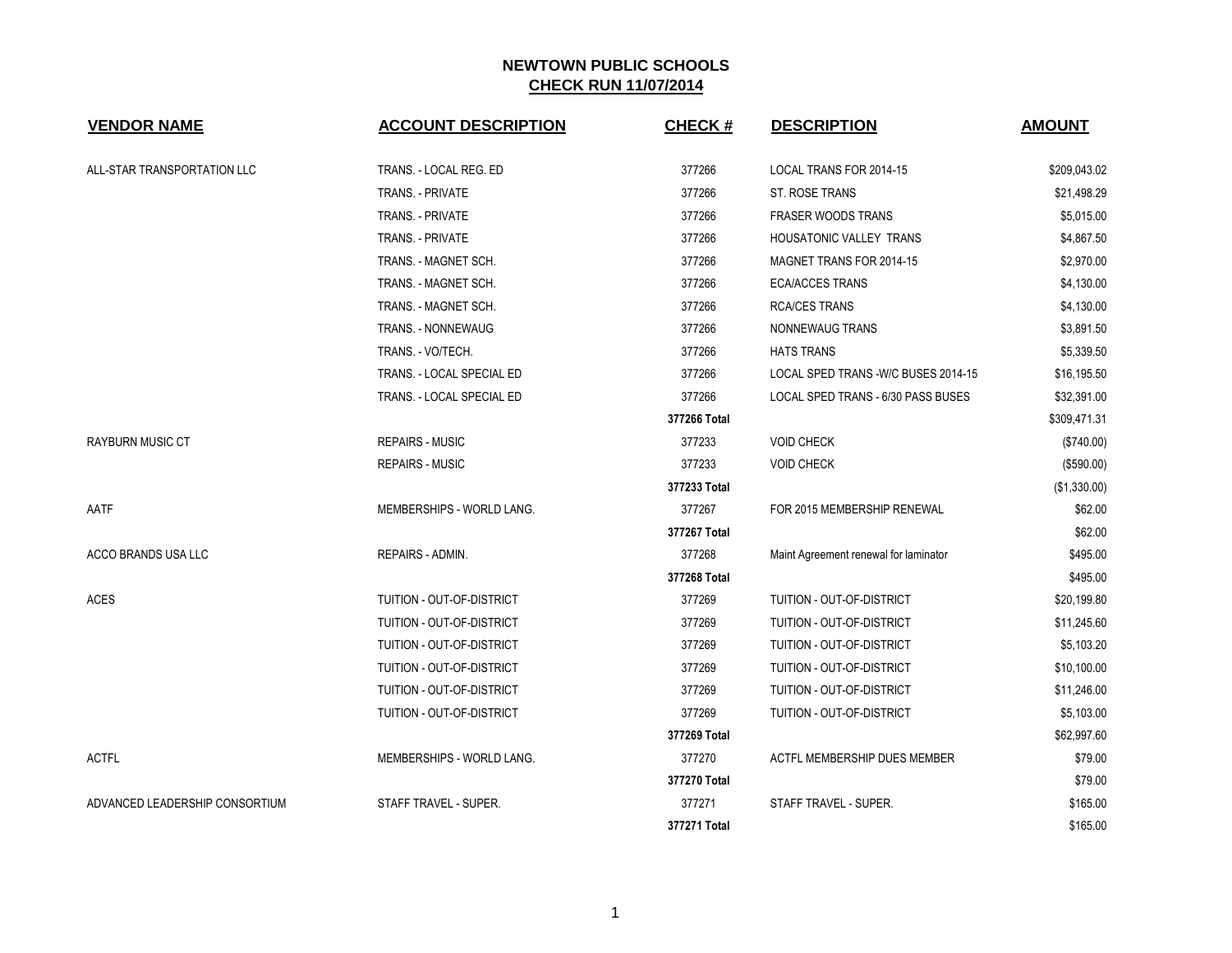| <b>VENDOR NAME</b>                  | <b>ACCOUNT DESCRIPTION</b>      | <b>CHECK#</b> | <b>DESCRIPTION</b>                        | <b>AMOUNT</b> |
|-------------------------------------|---------------------------------|---------------|-------------------------------------------|---------------|
| ADVANCED SECURITY TECHNOLOGIES INC. | SECURITY MAINT.                 | 377272        | CHECK ZONES ON LAPTOP S/H                 | \$395.00      |
|                                     | SECURITY MAINT.                 | 377272        | CHECKED SERVER RECORDING SET              | \$525.00      |
|                                     | EQUIPMENT - H.S. CAMERAS        | 377272        | BID # DOJ-2014-CAM SOLUTION 1             | \$8,362.59    |
|                                     | EQUIPMENT - H.S. CAMERAS        | 377272        | BID # DOJ-2014-CAM SOLUTION 2             | \$30,262.87   |
|                                     | EQUIPMENT - H.S. CAMERAS        | 377272        | BID # DOJ-2014-CAM SOLUTION 3             | \$37,563.39   |
|                                     | EQUIPMENT - H.S. CAMERAS        | 377272        | BID # DOJ-2014-CAM SOLUTION 4             | \$20,499.75   |
|                                     |                                 | 377272 Total  |                                           | \$97,608.60   |
| <b>AIRGAS EAST</b>                  | PROF. SERV. - B. & G.           | 377273        | MONTHLY TANK RENTAL 2014-2015             | \$58.00       |
|                                     | <b>EQUIP RENTAL - B&amp;G</b>   | 377273        | PROPANE CYLINDER LEASE                    | \$352.64      |
|                                     |                                 | 377273 Total  |                                           | \$410.64      |
| ALARMS BY PRECISION LLC             | B. & G. REPAIRS - RIS.          | 377274        | NURSES / FRONT DOOR NOT LOCKING           | \$218.75      |
|                                     | B. & G. REPAIRS - RIS.          | 377274        | NURSES / FRONT DOOR NOT LOCKING           | \$125.00      |
|                                     | <b>EMERGENCY REPAIRS - H.</b>   | 377274        | <b>GYM DOOR REPAIR - HAWL</b>             | \$125.00      |
|                                     | <b>EMERGENCY REPAIRS - M.S.</b> | 377274        | <b>INVESTIGATE TROUBLE ON ALARM LINE</b>  | \$125.00      |
|                                     | <b>EMERGENCY REPAIRS - H.S.</b> | 377274        | FIRE ALARM ISSUES / F WING DOOR           | \$337.50      |
|                                     | <b>EMERGENCY REPAIRS - H.S.</b> | 377274        | FIRE ALARM ISSUES / F WING DOOR           | \$406.25      |
|                                     | <b>EMERGENCY REPAIRS - H.S.</b> | 377274        | FIRE ALARM ISSUES / F WING DOOR           | \$395.00      |
|                                     |                                 | 377274 Total  |                                           | \$1,732.50    |
| ALL ABOUT YOU HOME CARE SERVICES    | PROF. SERV. - HEALTH ELEM/RIS   | 377275        | PROF. SERV. - HEALTH ELEM/RIS             | \$1,595.00    |
|                                     | PROF. SERV. - HEALTH ELEM/RIS   | 377275        | PROF. SERV. - HEALTH ELEM/RIS             | \$2,062.50    |
|                                     |                                 | 377275 Total  |                                           | \$3,657.50    |
| ALL-STAR TRANSPORTATION LLC         | TRANS. - LOCAL REG. ED          | 377276        | T.A.P. TRANSP OCT 2014                    | \$5,560.00    |
|                                     | TRANS. - PRIVATE                | 377276        | ST ROSE OCT 2014                          | \$2,688.00    |
|                                     | TRANS. - MAGNET SCH.            | 377276        | MAGNET OCT 2014                           | \$168.00      |
|                                     | TRANS. - LOCAL SPECIAL ED       | 377276        | MONITORS AUG/SEPT 2014                    | \$12,307.50   |
|                                     | TRANS. - LOCAL SPECIAL ED       | 377276        | SPEC ED OCT                               | \$2,925.00    |
|                                     | TRANS. - LOCAL SPECIAL ED       | 377276        | PRE-SCHOOLERS 10/20 HOM                   | \$540.00      |
|                                     | TRANS. - OUT-OF-DISTRICT        | 377276        | MONITORS SPEC ED OCT 2014                 | \$11,790.00   |
|                                     | TRANS. - OUT-OF-DISTRICT        | 377276        | SPEC ED IN DISTRICT OCT 2014              | \$2,250.00    |
|                                     | TRANS. - OUT-OF-DISTRICT        | 377276        | <b>H/S TRANSITION 10/03/2014</b>          | \$85.00       |
|                                     | TRANS. - OUT-OF-DISTRICT        | 377276        | <b>TRANSP TRANSITION CLASS 10/17/2014</b> | \$360.00      |
|                                     | STUDENT TRAVEL - SPORTS         | 377276        | SPORTS TRANSPORTATION                     | \$360.00      |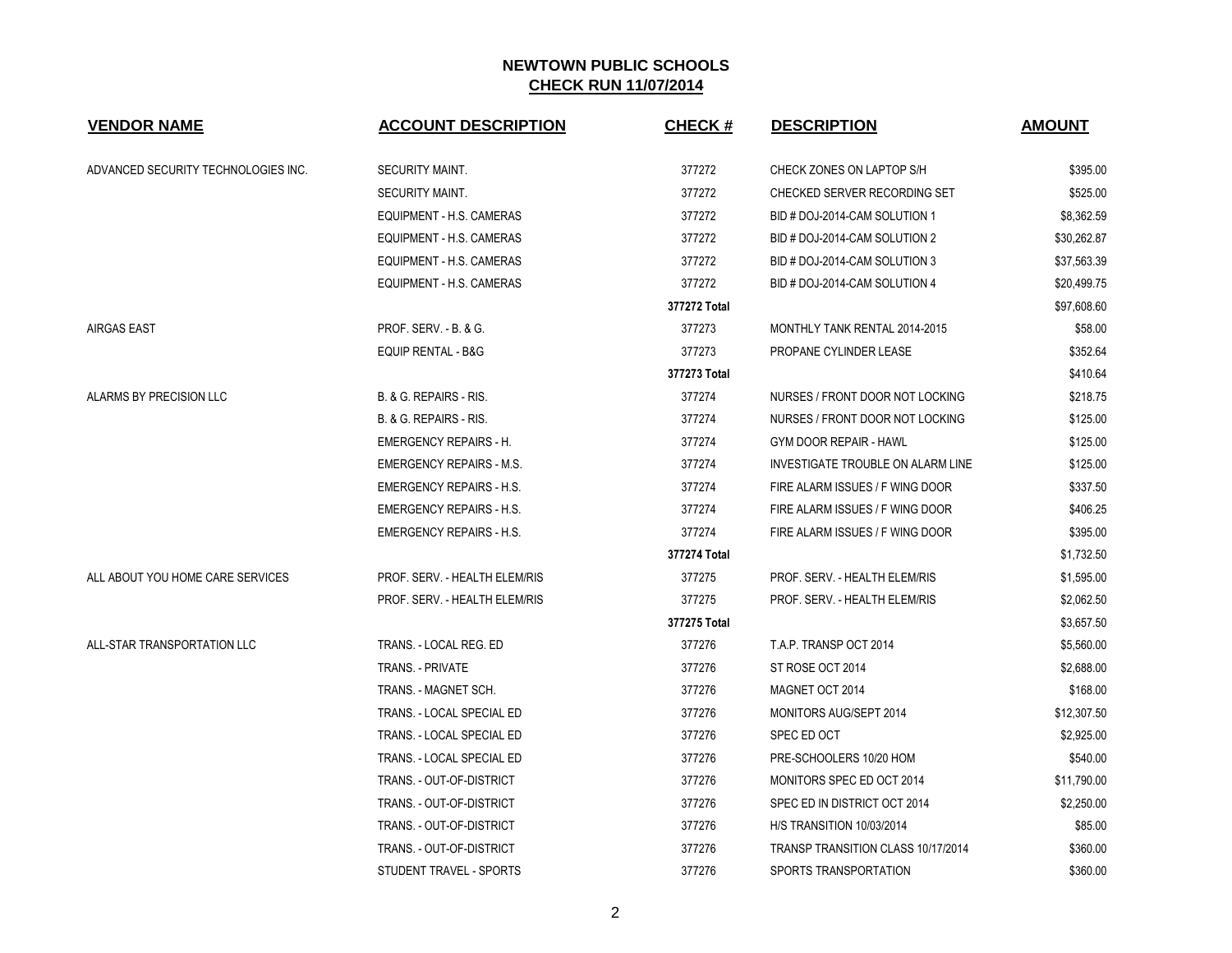| <b>VENDOR NAME</b>               | <b>ACCOUNT DESCRIPTION</b>        | <b>CHECK#</b> | <b>DESCRIPTION</b>                      | <b>AMOUNT</b> |
|----------------------------------|-----------------------------------|---------------|-----------------------------------------|---------------|
| ALL-STAR TRANSPORTATION LLC      | STUDENT TRAVEL - SPORTS           | 377276        | SPORTS TRANSPORTATION                   | \$1,935.00    |
|                                  | STUDENT TRAVEL - SPORTS           | 377276        | SPORTS TRANSPORTATION                   | \$1,580.00    |
|                                  | STUDENT TRAVEL - SPORTS           | 377276        | SPORTS TRANSPORTATION                   | \$2,687.00    |
|                                  | STUDENT TRAVEL - SPORTS           | 377276        | SPORTS TRANSPORTATION                   | \$180.00      |
|                                  | STUDENT TRAVEL - SPORTS           | 377276        | SPORTS TRANSPORTATION                   | \$3,318.00    |
|                                  | STUDENT TRAVEL - SPORTS           | 377276        | SPORTS TRANSPORTATION                   | \$1,070.00    |
|                                  | STUDENT TRAVEL - MATH             | 377276        | TRANSPORTATION MATH TEAM                | \$210.00      |
|                                  | STUDENT TRAVEL - MUSIC            | 377276        | HONORS CHOIR TO WESTCONN                | \$240.00      |
|                                  | STUDENT TRAVEL - MUSIC            | 377276        | <b>BAND TO CHESHIRE</b>                 | \$1,088.00    |
|                                  |                                   | 377276 Total  |                                         | \$51,341.50   |
| ALTUS POWER FUNDS, LLC SERIES II | ELECTRICITY - M.S.                | 377277        | <b>OCT POWER GENERATION</b>             | \$1,128.68    |
|                                  |                                   | 377277 Total  |                                         | \$1,128.68    |
| AMAZON                           | <b>TEXTBOOKS - ENGLISH</b>        | 377278        | The Grammar Devotional paperback        | \$26.30       |
|                                  | <b>TEXTBOOKS - ENGLISH</b>        | 377278        | <b>SHIPPING</b>                         | \$14.97       |
|                                  | INSTR. SUPPLIES - TECH ED.        | 377278        | 24X36 BLACK PICTURE FRAME               | \$29.21       |
|                                  | INSTR. SUPPLIES - TECH ED.        | 377278        | 24X36 BLACK PICTURE FRAME               | \$29.21       |
|                                  | <b>INSTR. SUPPLIES - TECH ED.</b> | 377278        | 24X36 BLACK PICTURE FRAME               | \$29.21       |
|                                  | INSTR. SUPPLIES - TECH ED.        | 377278        | 24X36 BLACK PICTURE FRAME               | \$29.21       |
|                                  | INSTR. SUPPLIES - TECH ED.        | 377278        | 24X36 BLACK PICTURE FRAME               | \$29.21       |
|                                  | INSTR. SUPPLIES - CLASSROOM       | 377278        | 12X18 CONSTRUCTION PAPER                | \$59.94       |
|                                  | INSTR. SUPPLIES - CLASSROOM       | 377278        | <b>SHIPPING</b>                         | \$36.66       |
|                                  | INSTR. SUPPLIES - SOC. STUDIES    | 377278        | <b>QUEEN BEES &amp; WANNABES</b>        | \$19.60       |
|                                  | INSTR. SUPPLIES - SOC. STUDIES    | 377278        | <b>SHIPPING</b>                         | \$4.98        |
|                                  | INSTR. SUPPLIES - TECH ED.        | 377278        | SENTRY SAFE CASH BOX                    | \$14.49       |
|                                  | INSTR. SUPPLIES - TECH ED.        | 377278        | <b>SHIPPING</b>                         | \$8.56        |
|                                  | INSTR. SUPPLIES - TECH ED.        | 377278        | 1 x 20Pcs AWG 22 Orange Wire Copper     | \$10.97       |
|                                  | INSTR. SUPPLIES - TECH ED.        | 377278        | <b>SHIPPING</b>                         | \$4.96        |
|                                  | INSTR. SUPPLIES - TECH ED.        | 377278        | 1 x Purchase RFID Card Single Door      | \$24.69       |
|                                  | INSTR. SUPPLIES - TECH ED.        | 377278        | <b>SHIPPING</b>                         | \$5.99        |
|                                  | INSTR. SUPPLIES - TECH ED.        | 377278        | 1 X Toshiba Canvio Slim II 1TB Portable | \$74.99       |
|                                  | INSTR. SUPPLIES - TECH ED.        | 377278        | 1 X Gaffers Tape - Best Premium Grade   | \$17.97       |
|                                  | <b>INSTR. SUPPLIES - TECH ED.</b> | 377278        | 1 X Class II Transformer                | \$13.63       |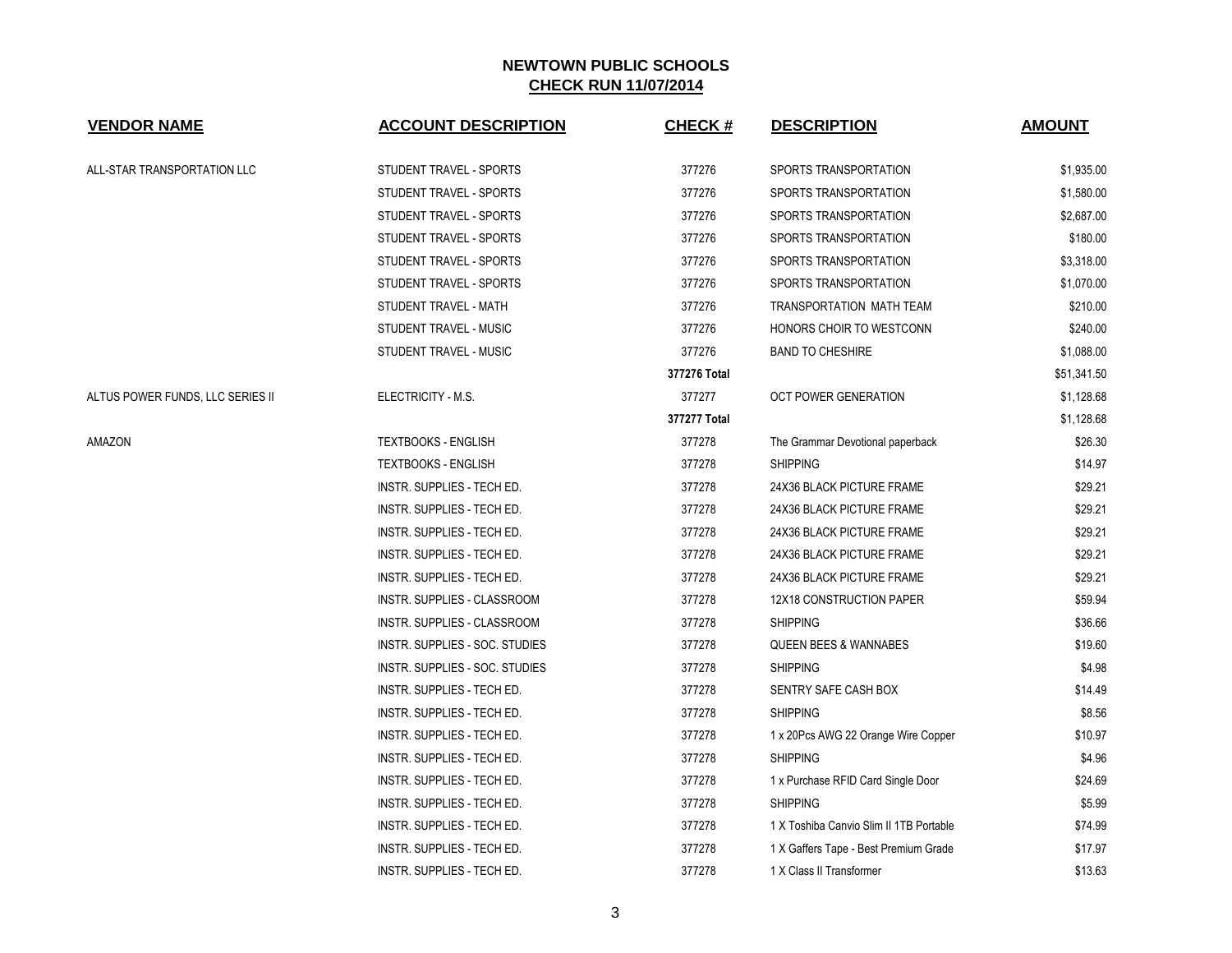| <b>VENDOR NAME</b>                | <b>ACCOUNT DESCRIPTION</b>       | <b>CHECK#</b> | <b>DESCRIPTION</b>                       | <b>AMOUNT</b> |
|-----------------------------------|----------------------------------|---------------|------------------------------------------|---------------|
| AMAZON                            | INSTR. SUPPLIES - TECH ED.       | 377278        | 1 x Cable Matters 2-Conductor In-Wall    | \$14.99       |
|                                   | INSTR. SUPPLIES - TECH ED.       | 377278        | 1 x D-2 Rubber Duct Cord Cover           | \$25.00       |
|                                   | <b>INSTR. SUPPLIES - MUSIC</b>   | 377278        | 2 of Safety Glasses Intruder Multi Color | \$29.98       |
|                                   | <b>INSTR. SUPPLIES - MUSIC</b>   | 377278        | 3 of UNISAN Metal 12" Dustpan            | \$35.85       |
|                                   | REPAIRS - TECH ED.               | 377278        | CANON EOS REBEL DIGITAL CAMERA           | \$549.00      |
|                                   | REPAIRS - TECH ED.               | 377278        | <b>SHIPPING</b>                          | \$16.95       |
|                                   | INSTR. SUPPLIES - TECH ED.       | 377278        | CASE LOGIC SLR CAMERA HOLSTER            | \$68.97       |
|                                   | INSTR. SUPPLIES - TECH ED.       | 377278        | MATTE BLACK FULL SHEET MAT BOARD         | \$251.68      |
|                                   | INSTR. SUPPLIES - TECH ED.       | 377278        | NOUVELLES IMAGES HOST 1563 CINEMA        | \$30.00       |
|                                   | INSTR. SUPPLIES - TECH ED.       | 377278        | IOGEAR 12-IN-1 USB 2.0 POCKET FLASH      | \$41.94       |
|                                   | INSTR. SUPPLIES - TECH ED.       | 377278        | ANKER USB MULTI-IN-1 CARD READER         | \$29.98       |
|                                   | INSTR. SUPPLIES - TECH ED.       | 377278        | ACDELCO 100 AA ALKALINE BATTERIES        | \$22.99       |
|                                   | <b>INSTR. SUPPLIES - ENGLISH</b> | 377278        | DVD - Of Mice and Men                    | \$25.99       |
|                                   | INSTR. SUPPLIES - SPORTS         | 377278        | AUDIO TECHNICAL POWER SUPPLY             | \$29.50       |
|                                   | <b>INSTR. SUPPLIES - SPORTS</b>  | 377278        | <b>SHIPPING</b>                          | \$5.18        |
|                                   | INSTR. SUPPLIES - WORLD LANG.    | 377278        | CAUTIVA BY BARBARA LOMBARDO - DVD        | \$18.31       |
|                                   | INSTR. SUPPLIES - WORLD LANG.    | 377278        | <b>SHIPPING</b>                          | \$3.99        |
|                                   | INSTR. SUPPLIES - WORLD LANG.    | 377278        | GE 12696 EYB PROJECTOR LIGHT BULB        | \$0.89        |
|                                   | INSTR. SUPPLIES - SOC. STUDIES   | 377278        | GE 12696 EYB PROJECTOR LIGHT BULB        | \$0.89        |
|                                   | INSTR. SUPPLIES - SOC. STUDIES   | 377278        | <b>SHIPPING</b>                          | \$11.98       |
|                                   | <b>TEXTBOOKS - ENGLISH</b>       | 377278        | <b>ENGLISH TO PORTUGUESE DICTIONARY</b>  | \$13.60       |
|                                   |                                  | 377278 Total  |                                          | \$1,712.41    |
| AMERICAN MATHEMATICS COMPETITIONS | <b>INSTR. SUPPLIES - MATH</b>    | 377279        | Math competition registration fee        | \$78.00       |
|                                   |                                  | 377279 Total  |                                          | \$78.00       |
| AMERICAN RED CROSS                | STAFF TRAIN. - HEALTH ADMIN.     | 377280        | CPR/FIRST AID TRAINING 2014/15           | \$19.00       |
|                                   | STAFF TRAIN. - HEALTH ADMIN.     | 377280        | CPR/FIRST AID TRAINING 2014/15           | \$285.00      |
|                                   |                                  | 377280 Total  |                                          | \$304.00      |
| AQUARION WATER COMPANY OF CT      | WATER - S.H.                     | 377281        | WATER 200326171                          | \$135.07      |
|                                   | WATER - S.H.                     | 377281        | WATER 200346119                          | \$363.25      |
|                                   | WATER - S.H.                     | 377281        | WATER 200346118                          | \$2,422.46    |
|                                   |                                  | 377281 Total  |                                          | \$2,920.78    |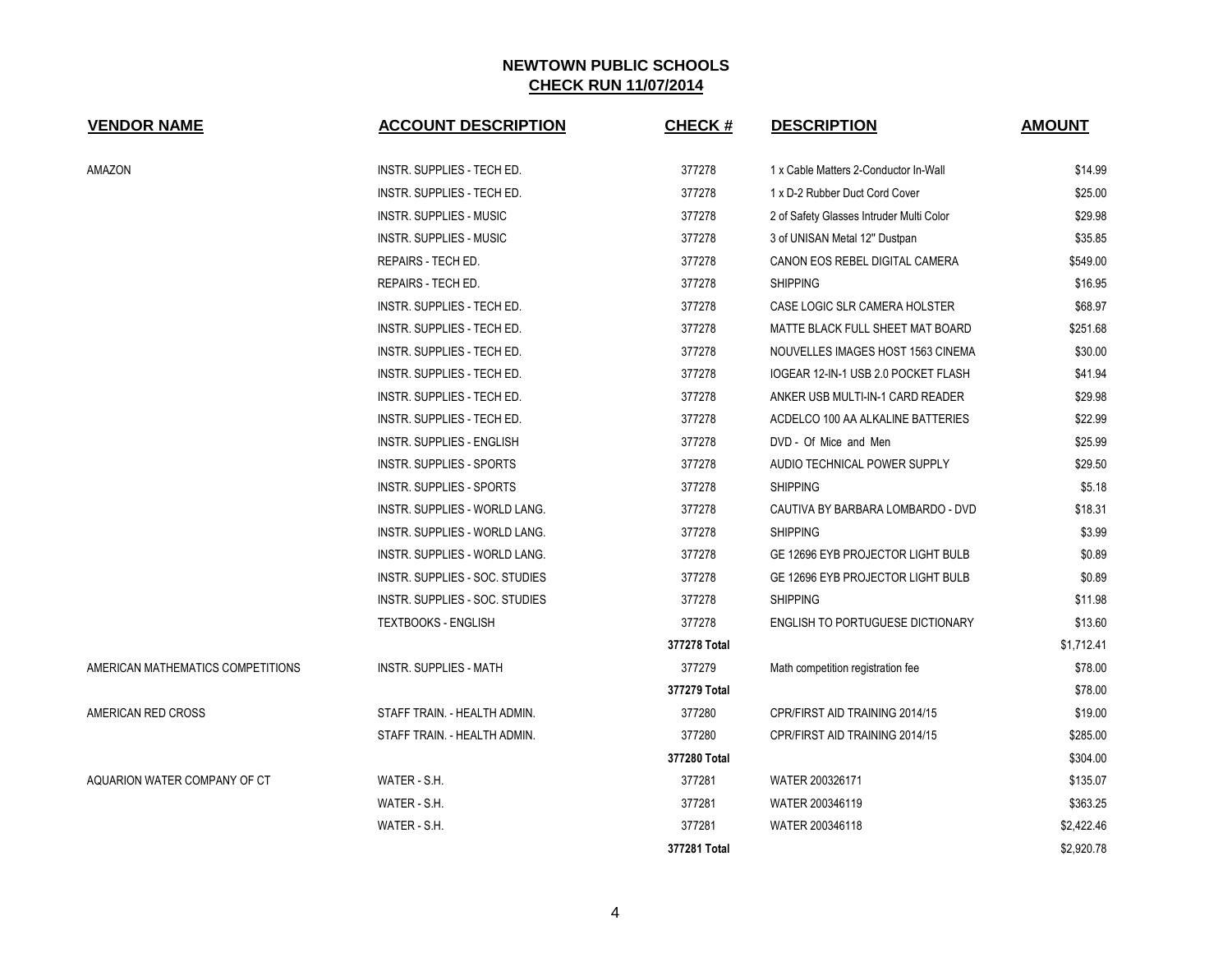| <b>VENDOR NAME</b>                 | <b>ACCOUNT DESCRIPTION</b>     | <b>CHECK#</b> | <b>DESCRIPTION</b>                      | <b>AMOUNT</b> |
|------------------------------------|--------------------------------|---------------|-----------------------------------------|---------------|
|                                    |                                |               |                                         |               |
| ARTISTIC DESIGNS LLC               | B. & G. REPAIRS - H.S.         | 377282        | RAKE, TOPSOIL, SEEDING LAWN             | \$1,650.00    |
|                                    |                                | 377282 Total  |                                         | \$1,650.00    |
| ASCOM HASLER/GE CAP PROG           | EQUIP RENTAL - ADMIN.          | 377283        | LEASE FOR FOLDING MACH 2014/15          | \$158.47      |
|                                    |                                | 377283 Total  |                                         | \$158.47      |
| AT&T                               | <b>TELEPHONE &amp; CABLE</b>   | 377284        | <b>SERVICES 2014/15</b>                 | \$104.00      |
|                                    |                                | 377284 Total  |                                         | \$104.00      |
| <b>AT&amp;T MOBILITY</b>           | <b>TELEPHONE &amp; CABLE</b>   | 377285        | <b>SERVICES 2014/15</b>                 | \$175.70      |
|                                    |                                | 377285 Total  |                                         | \$175.70      |
| ATTAINMENT COMPANY INC.            | INSTR. SUPPLIES - SP. ED. H.S. | 377286        | <b>DESKTOP SLANT BOARDS</b>             | \$69.00       |
|                                    | INSTR. SUPPLIES - SP. ED. H.S. | 377286        | <b>SHIPPING</b>                         | \$5.00        |
|                                    |                                | 377286 Total  |                                         | \$74.00       |
| AUTO HOME COMMERCIAL               | B. & G. REPAIRS - M.G.         | 377287        | REPLACE KITCHEN CLOCK - MG              | \$290.06      |
|                                    | B. & G. REPAIRS - HOM.         | 377287        | REPLACE ART ROOM CLOCK - HOM            | \$290.06      |
|                                    | B. & G. REPAIRS - H.S.         | 377287        | C092, PSYCH OFFICE, FACULTY OFFICE CLOC | \$290.06      |
|                                    | B. & G. REPAIRS - H.S.         | 377287        | C092, PSYCH OFFICE, FACULTY OFFICE CLOC | \$580.12      |
|                                    |                                | 377287 Total  |                                         | \$1,450.30    |
| B & H PHOTO-VIDEO-PRO AUDIO        | REPAIRS - INFO. TECH.          | 377288        | Senal - OLM lavalier microphone         | \$239.90      |
|                                    |                                | 377288 Total  |                                         | \$239.90      |
| <b>GEORGE BACHMAN</b>              | STAFF TRAVEL - CLASSROOM       | 377289        | <b>TRAVEL CONF</b>                      | \$19.04       |
|                                    |                                | 377289 Total  |                                         | \$19.04       |
| <b>BAGEL DELIGHT</b>               | OFF. SUPPLIES - ADMIN.         | 377290        | Administrative Professional Development | \$72.85       |
|                                    |                                | 377290 Total  |                                         | \$72.85       |
| <b>LAURA BATTISTI</b>              | STAFF TRAVEL - CLASSROOM       | 377291        | TRAVEL ADVISORY PROGRAM                 | \$31.14       |
|                                    |                                | 377291 Total  |                                         | \$31.14       |
| BERCHEM, MOSES & DEVLIN, P.C.      | PROF. SERV. - SP. ED. LEGAL    | 377292        | SERV SPEC ED SEPT 2014                  | \$11,940.50   |
|                                    | PROF. SERV. - SUPER.           | 377292        | SERV SEPT 2014                          | \$24,950.29   |
|                                    |                                | 377292 Total  |                                         | \$36,890.79   |
| BERKSHIRE SEPTIC & PORTABLE TOILET | <b>EQUIP RENTAL - SPORTS</b>   | 377293        | RENTAL OF PORT O POTTY FOR THE YR.      | \$240.00      |
|                                    |                                | 377293 Total  |                                         | \$240.00      |
| RONALD J. BIENKOWSKI               | STAFF TRAVEL - BUS. SERV.      | 377294        | NOV 2014 EXPENSE & TRAVEL               | \$300.00      |
|                                    |                                | 377294 Total  |                                         | \$300.00      |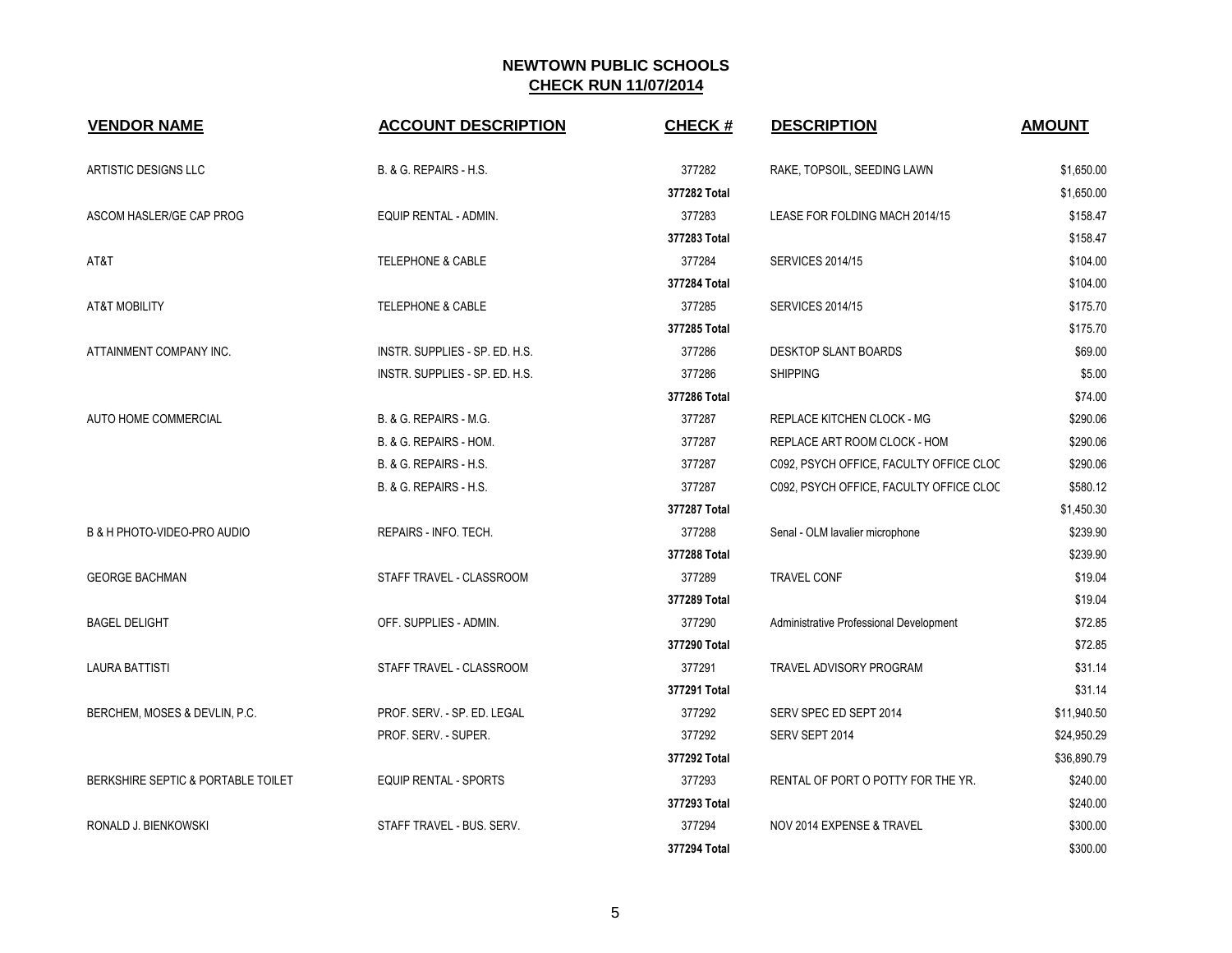| <b>VENDOR NAME</b>              | <b>ACCOUNT DESCRIPTION</b>        | <b>CHECK#</b> | <b>DESCRIPTION</b>                          | <b>AMOUNT</b> |
|---------------------------------|-----------------------------------|---------------|---------------------------------------------|---------------|
| <b>BLICK ART MATERIALS</b>      | <b>INSTR. SUPPLIES - ART</b>      | 377295        | Art Supplies Grades K-4                     | \$968.51      |
|                                 |                                   | 377295 Total  |                                             | \$968.51      |
| BLUE LABEL BATTERY INC.         | INSTR. SUPPLIES - COMPUTER ED.    | 377296        | Replacement Remote for Epson Powerlite proj | \$53.00       |
|                                 | INSTR. SUPPLIES - COMPUTER ED.    | 377296        | Replacement bulbs for Unifi Project         | \$456.00      |
|                                 |                                   | 377296 Total  |                                             | \$509.00      |
| THE BOOKSOURCE                  | TEXTBOOKS - CURR. DEVELOP.        | 377297        | MISC. BOOKS 6TH GRADE Q#39068               | \$888.40      |
|                                 | TEXTBOOKS - CLASSROOM             | 377297        | Poetry books for grade 3 curriculum         | \$48.96       |
|                                 |                                   | 377297 Total  |                                             | \$937.36      |
| BOTSFORD POSTMASTER             | POSTAGE - ADMIN.                  | 377298        | Postage for mailings                        | \$245.00      |
|                                 |                                   | 377298 Total  |                                             | \$245.00      |
| <b>THOMAS BRANT</b>             | <b>INSTR. SUPPLIES - GUIDANCE</b> | 377299        | SAT FOOD                                    | \$38.37       |
|                                 |                                   | 377299 Total  |                                             | \$38.37       |
| <b>BUG BUSTER INC.</b>          | <b>B&amp;G CONTRACTED SERV.</b>   | 377300        | MONTHLY PEST CONTROL                        | \$150.00      |
|                                 | <b>B&amp;G CONTRACTED SERV.</b>   | 377300        | MONTHLY PEST CONTROL                        | \$77.89       |
|                                 | <b>B&amp;G CONTRACTED SERV.</b>   | 377300        | MONTHLY PEST CONTROL                        | \$79.23       |
|                                 | <b>B&amp;G CONTRACTED SERV.</b>   | 377300        | MONTHLY PEST CONTROL                        | \$79.23       |
|                                 | <b>B&amp;G CONTRACTED SERV.</b>   | 377300        | MONTHLY PEST CONTROL                        | \$77.89       |
|                                 | <b>B&amp;G CONTRACTED SERV.</b>   | 377300        | MONTHLY PEST CONTROL                        | \$80.11       |
|                                 | <b>B&amp;G CONTRACTED SERV.</b>   | 377300        | MONTHLY PEST CONTROL                        | \$80.11       |
|                                 | <b>B&amp;G CONTRACTED SERV.</b>   | 377300        | MONTHLY PEST CONTROL                        | \$86.27       |
|                                 |                                   | 377300 Total  |                                             | \$710.73      |
| BUREAU OF EDUCAT & RESEARCH INC | STAFF TRAIN. - CLASSROOM          | 377301        | Registration for What's New in Children     | \$239.00      |
|                                 |                                   | 377301 Total  |                                             | \$239.00      |
| BUREAU OF EDUCATION & RESEARCH  | STAFF TRAIN. - PUPIL SERV.        | 377302        | <b>REGISTRATION</b>                         | \$229.00      |
|                                 |                                   | 377302 Total  |                                             | \$229.00      |
| <b>SABRINA BYRNE</b>            | STAFF TRAVEL - CLASSROOM          | 377303        | TRAVEL AUG - SEPT 2014                      | \$80.64       |
|                                 | STAFF TRAVEL - CLASSROOM          | 377303        | TRAVEL OCT 2014                             | \$57.57       |
|                                 |                                   | 377303 Total  |                                             | \$138.21      |
| CASCADE SCHOOL SUPPLIES INC.    | <b>INSTR. SUPPLIES - ART</b>      | 377304        | BRUSHES- OIL-EASEL- SEE CART                | \$181.70      |
|                                 |                                   | 377304 Total  |                                             | \$181.70      |
| <b>CCM SERVICES LLC</b>         | ELECTRICITY - H.S.                | 377305        | ELEC OCT 2014                               | \$1,109.00    |
|                                 |                                   | 377305 Total  |                                             | \$1,109.00    |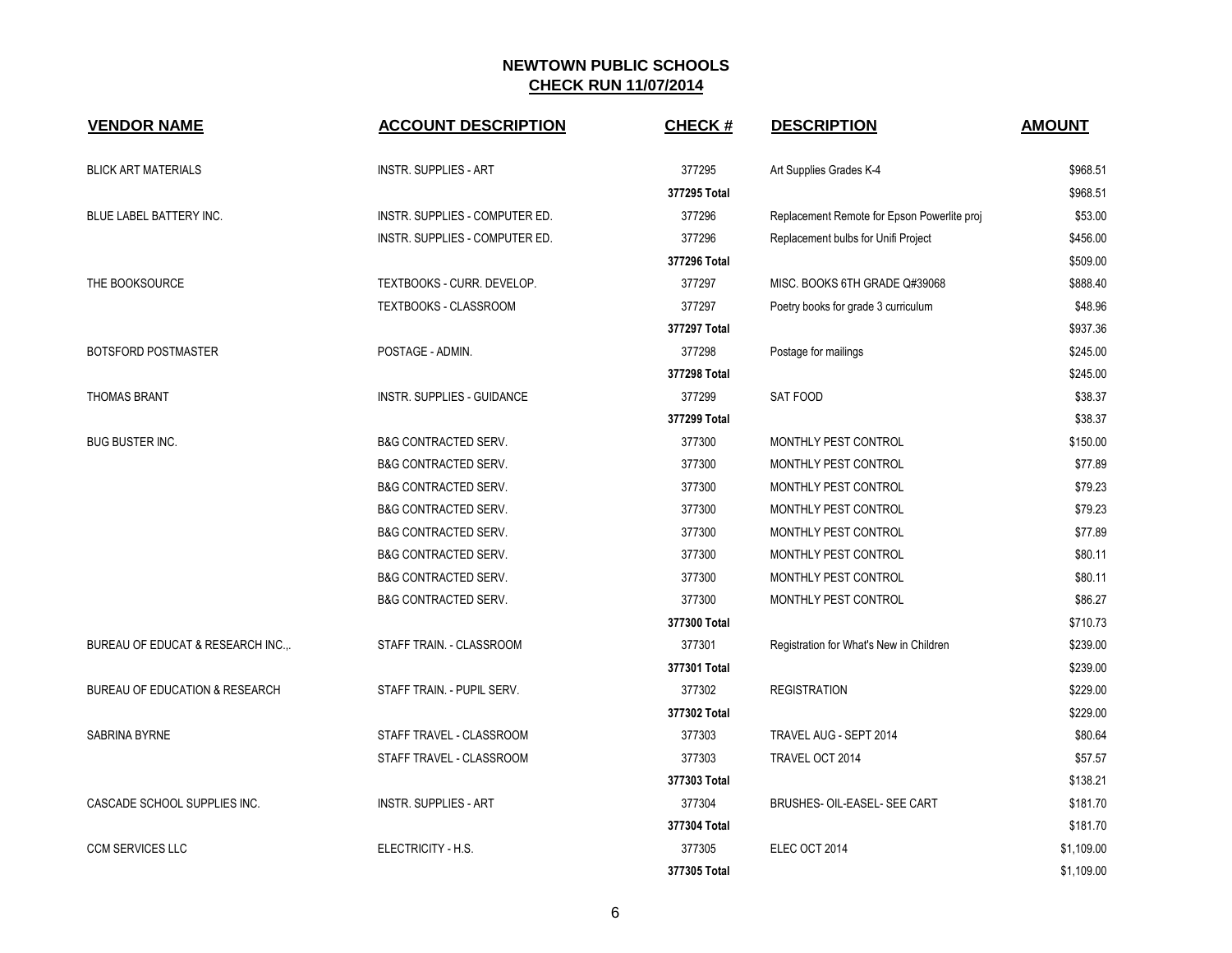| <b>VENDOR NAME</b>                   | <b>ACCOUNT DESCRIPTION</b>          | <b>CHECK#</b> | <b>DESCRIPTION</b>               | <b>AMOUNT</b> |
|--------------------------------------|-------------------------------------|---------------|----------------------------------|---------------|
| <b>CECA</b>                          | STAFF TRAIN. - COMPUTER ED.         | 377306        | Conference registration          | \$480.00      |
|                                      |                                     | 377306 Total  |                                  | \$480.00      |
| CED                                  | <b>B&amp;G SUPPLIES - MAINT.</b>    | 377307        | <b>EXIT SIGNS - SUPPLIES</b>     | \$158.64      |
|                                      | <b>B&amp;G SUPPLIES - MAINT.</b>    | 377307        | <b>EXIT SIGNS - SUPPLIES</b>     | \$1,015.40    |
|                                      | <b>B&amp;G SUPPLIES - MAINT.</b>    | 377307        | <b>EXIT SIGNS - SUPPLIES</b>     | \$188.48      |
|                                      | <b>B&amp;G SUPPLIES - MAINT.</b>    | 377307        | <b>EXIT SIGNS - SUPPLIES</b>     | \$227.00      |
|                                      |                                     | 377307 Total  |                                  | \$1,589.52    |
| <b>CES</b>                           | STAFF TRAIN. - CLASSROOM            | 377308        | SEXUAL HARASSMENT WORKSHOP       | \$75.00       |
|                                      |                                     | 377308 Total  |                                  | \$75.00       |
| CHARTER COMMUNICATIONS               | <b>TELEPHONE &amp; CABLE</b>        | 377309        | <b>SERVICES 2014/15</b>          | \$2,444.79    |
|                                      |                                     | 377309 Total  |                                  | \$2,444.79    |
| <b>ED CLARK</b>                      | <b>B&amp;G SUPPLIES - CUSTODIAL</b> | 377310        | SHOES (50059)                    | \$99.44       |
|                                      |                                     | 377310 Total  |                                  | \$99.44       |
| LEIGH ANNE COLES                     | POSTAGE - ADMIN.                    | 377311        | <b>CAEA ART CONF</b>             | \$47.16       |
|                                      |                                     | 377311 Total  |                                  | \$47.16       |
| THE COLLEGE BOARD - NERO             | STAFF TRAIN. - SOC. STUDIES         | 377312        | US HISTORY WORKSHOP REGISTRATION | \$185.00      |
|                                      |                                     | 377312 Total  |                                  | \$185.00      |
| THE COLLEGE BOARD - NERO             | STAFF TRAIN. - CLASSROOM            | 377313        | AP BIOLOGY WORKSHOP              | \$215.00      |
|                                      |                                     | 377313 Total  |                                  | \$215.00      |
| THE COLLEGE BOARD - NERO             | STAFF TRAIN. - CLASSROOM            | 377314        | AP PHYSICS I ALGEBRA BASED       | \$215.00      |
|                                      |                                     | 377314 Total  |                                  | \$215.00      |
| THE COLLEGE BOARD - NERO             | STAFF TRAIN. - CLASSROOM            | 377315        | AP PHYSICS I ALGEBRA BASED       | \$215.00      |
|                                      |                                     | 377315 Total  |                                  | \$215.00      |
| COMMERCIAL HEATING SUPPLY CO.        | B. & G. REPAIRS - S.H.              | 377316        | <b>FUEL PUMP REPAIR - SH</b>     | \$437.05      |
|                                      |                                     | 377316 Total  |                                  | \$437.05      |
| CONNECTICUT GARDENER                 | INSTR. SUPPLIES - C.W.E.            | 377317        | SUBSCRIPTION ORDER 2014-2015     | \$20.00       |
|                                      |                                     | 377317 Total  |                                  | \$20.00       |
| <b>CONNECTICUT LIGHT &amp; POWER</b> | ELECTRICITY - H.                    | 377318        | ELEC 51084633023                 | \$2,622.96    |
|                                      | ELECTRICITY - S.H.                  | 377318        | ELEC 51922733035                 | \$72.80       |
|                                      | ELECTRICITY - S.H.                  | 377318        | ELEC 51934736059                 | \$9,587.14    |
|                                      | ELECTRICITY - M.G.                  | 377318        | ELEC 51171733009                 | \$2,509.17    |
|                                      | ELECTRICITY - HOM.                  | 377318        | ELEC 51844633024                 | \$4,591.00    |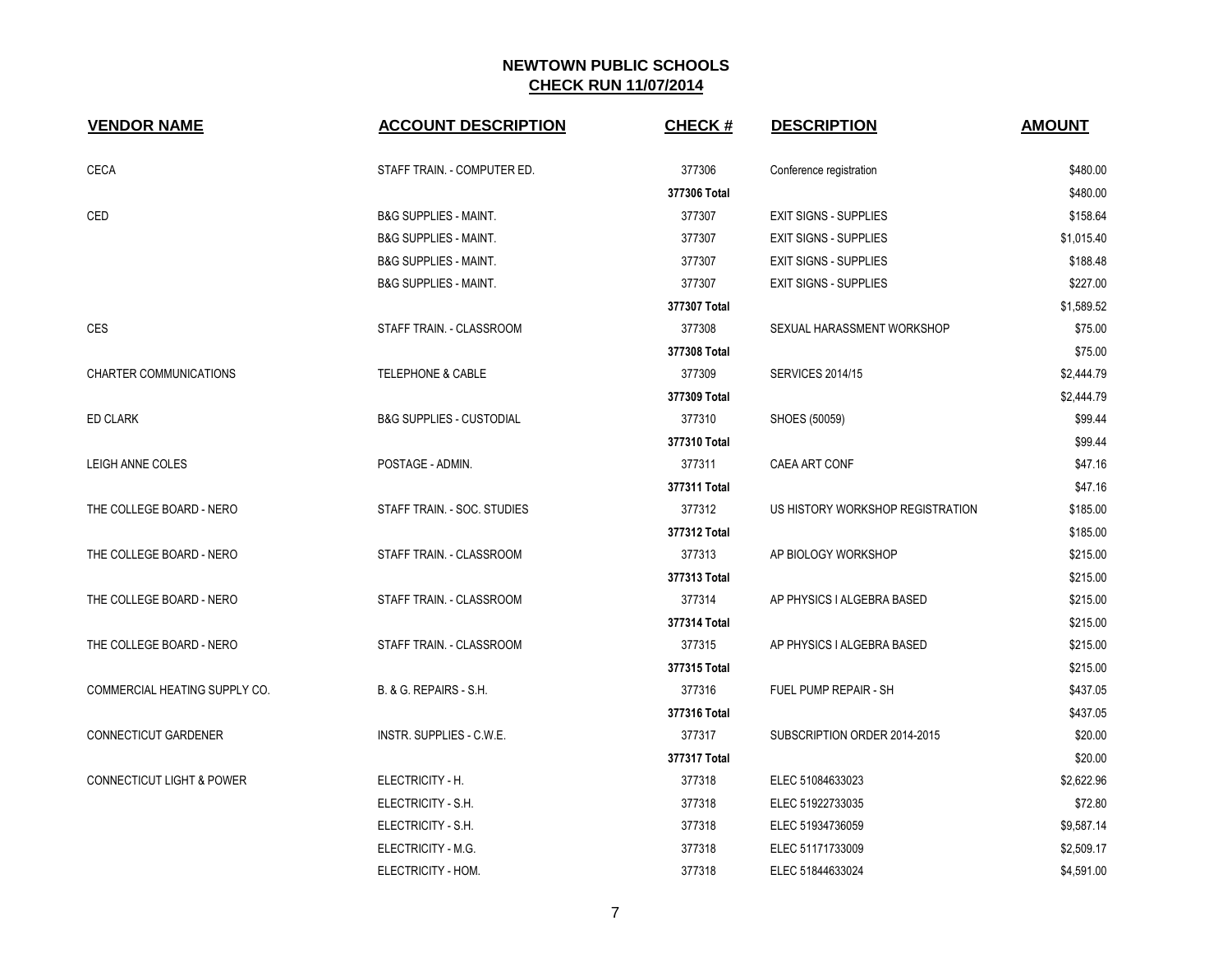| <b>VENDOR NAME</b>                   | <b>ACCOUNT DESCRIPTION</b>        | <b>CHECK#</b> | <b>DESCRIPTION</b>                   | <b>AMOUNT</b> |
|--------------------------------------|-----------------------------------|---------------|--------------------------------------|---------------|
| <b>CONNECTICUT LIGHT &amp; POWER</b> | ELECTRICITY - RIS.                | 377318        | ELEC 51324453075                     | \$11,798.95   |
|                                      | ELECTRICITY - M.S.                | 377318        | ELEC 51352546030                     | \$227.58      |
|                                      | ELECTRICITY - H.S.                | 377318        | ELEC 51356633040                     | \$76.81       |
|                                      | ELECTRICITY - H.S.                | 377318        | ELEC 51223253097                     | \$39.15       |
|                                      | ELECTRICITY - H.S.                | 377318        | ELEC 51418253076                     | \$24,974.44   |
|                                      | ELECTRICITY - H.S.                | 377318        | ELEC 51318375011                     | \$108.94      |
|                                      |                                   | 377318 Total  |                                      | \$56,608.94   |
| COSTCO                               | INSTR. SUPPLIES - READING         | 377319        | Membership Renewal # 000111828589198 | \$55.00       |
|                                      |                                   | 377319 Total  |                                      | \$55.00       |
| COUNTRY GARDENS MAGAZINE             | INSTR. SUPPLIES - C.W.E.          | 377320        | SUBSCRIPTION RENEWAL                 | \$19.97       |
|                                      |                                   | 377320 Total  |                                      | \$19.97       |
| COUNTY ELECTRIC CONSTRUCTION INC.    | <b>B. &amp; G. IMPROVE - H.S.</b> | 377321        | F-WING GENERATOR BACKED ELECTRICAL   | \$10,000.00   |
|                                      |                                   | 377321 Total  |                                      | \$10,000.00   |
| <b>CRA</b>                           | STAFF TRAIN. - CLASSROOM          | 377322        | registration                         | \$640.00      |
|                                      |                                   | 377322 Total  |                                      | \$640.00      |
| <b>CREATIVE MUSIC &amp; ARTS LLC</b> | <b>REPAIRS - MUSIC</b>            | 377323        | Repair of Tuba per attached receipt  | \$85.00       |
|                                      |                                   | 377323 Total  |                                      | \$85.00       |
| CREC                                 | PROF. SERV. - SP/HEAR.            | 377324        | PROF. SERV. - SP/HEAR.               | \$6,954.00    |
|                                      | PROF. SERV. - SP/HEAR.            | 377324        | PROF. SERV. - SP/HEAR.               | \$4,272.50    |
|                                      | PROF. SERV. - SP/HEAR.            | 377324        | PROF. SERV. - SP/HEAR.               | \$12,490.98   |
|                                      | PROF. SERV. - SP/HEAR.            | 377324        | PROF. SERV. - SP/HEAR.               | \$15,340.60   |
|                                      | REPAIRS - SP/HEAR.                | 377324        | REPAIRS - SP/HEAR.                   | \$3,058.00    |
|                                      | REPAIRS - SP/HEAR.                | 377324        | REPAIRS - SP/HEAR.                   | \$1,522.00    |
|                                      | REPAIRS - SP/HEAR.                | 377324        | REPAIRS - SP/HEAR.                   | \$1,949.40    |
|                                      | REPAIRS - SP/HEAR.                | 377324        | REPAIRS - SP/HEAR.                   | \$3,058.00    |
|                                      | REPAIRS - SP/HEAR.                | 377324        | REPAIRS - SP/HEAR.                   | \$3,058.00    |
|                                      | REPAIRS - SP/HEAR.                | 377324        | REPAIRS - SP/HEAR.                   | \$3,058.00    |
|                                      | REPAIRS - SP/HEAR.                | 377324        | REPAIRS - SP/HEAR.                   | \$3,058.00    |
|                                      | REPAIRS - SP/HEAR.                | 377324        | REPAIRS - SP/HEAR.                   | \$3,058.00    |
|                                      | REPAIRS - SP/HEAR.                | 377324        | REPAIRS - SP/HEAR.                   | \$3,058.00    |
|                                      |                                   | 377324 Total  |                                      | \$63,935.48   |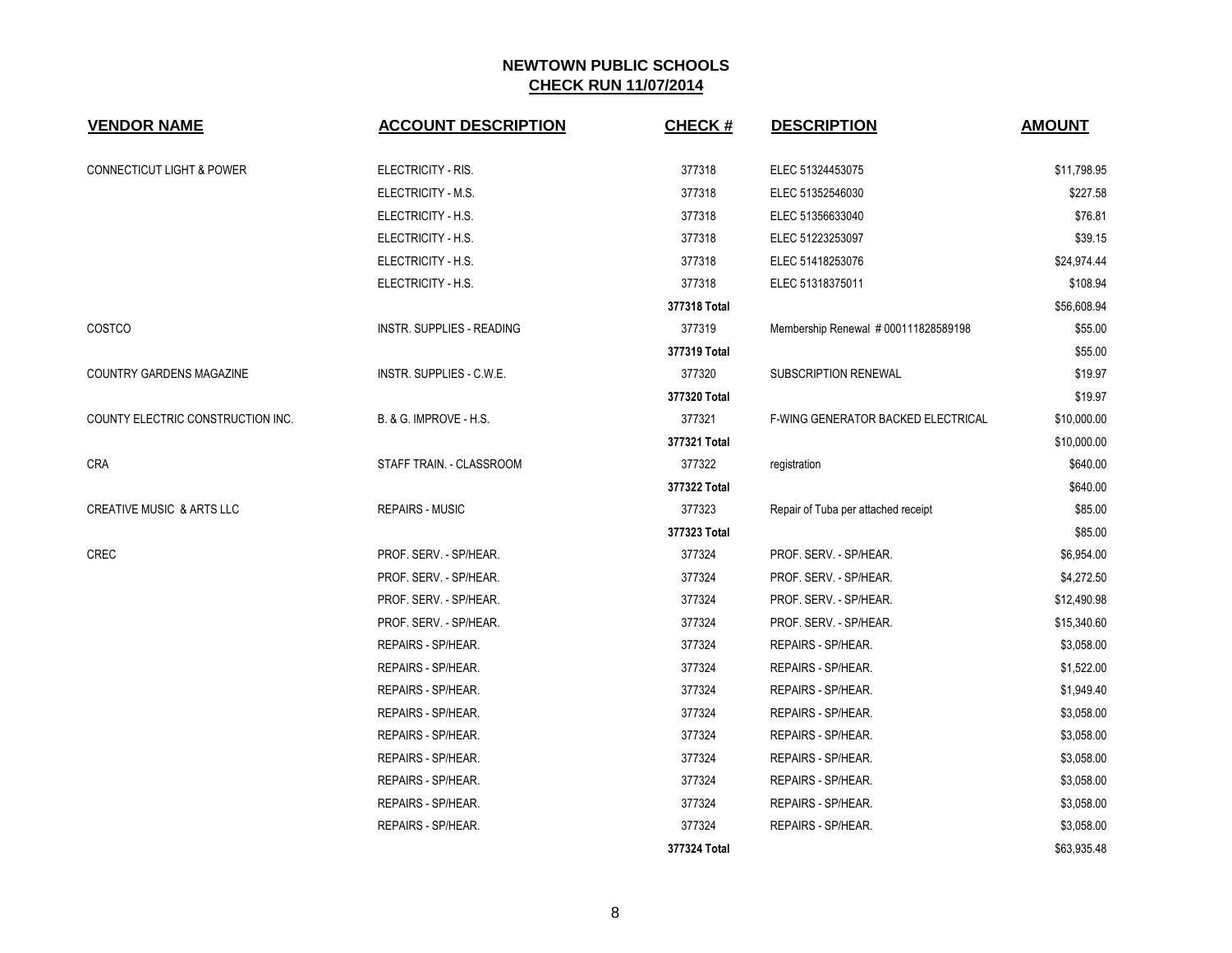| <b>VENDOR NAME</b>                     | <b>ACCOUNT DESCRIPTION</b>       | <b>CHECK#</b> | <b>DESCRIPTION</b>                    | <b>AMOUNT</b> |
|----------------------------------------|----------------------------------|---------------|---------------------------------------|---------------|
| CT. SCHOOLS BUILDINGS & GROUNDS ASSOC. | STAFF TRAIN. - B&G ADMIN.        | 377325        | CSBGA MEMBERSHIP FEE 2014-15          | \$300.00      |
|                                        |                                  | 377325 Total  |                                       | \$300.00      |
| <b>CTBI</b>                            | STAFF TRAIN. - B&G ADMIN.        | 377326        | PREP MATERIALS FOR ELECTRICIAN LIC    | \$183.50      |
|                                        |                                  | 377326 Total  |                                       | \$183.50      |
| <b>CUTTING EDGE HOME SERVICES LLC</b>  | <b>B&amp;G CONTRACTED SERV.</b>  | 377327        | <b>GRASS CUTTING RIS - (OCTOBER)</b>  | \$287.15      |
|                                        |                                  | 377327 Total  |                                       | \$287.15      |
| DANBURY AUTO SPRING & WELDING CO INC.  | <b>REPAIRS - MAINT.</b>          | 377328        | MAINT VEHICLE REPAIRS - NT100         | \$992.06      |
|                                        |                                  | 377328 Total  |                                       | \$992.06      |
| DCS PROMOTIONS LLC                     | OFF./MEETING SUPPLIES - B.O.E.   | 377329        | TEAMWORK'S ATHLETIC JERSEYS           | \$251.50      |
|                                        |                                  | 377329 Total  |                                       | \$251.50      |
| DEMCO INC.                             | <b>SUPPLIES - LIBRARY</b>        | 377330        | Supplies per attached quote #x4276088 | \$266.09      |
|                                        |                                  | 377330 Total  |                                       | \$266.09      |
| <b>DIRECT ENERGY BUSINESS</b>          | ELECTRICITY - H.                 | 377331        | ELEC 1130804                          | \$2,113.17    |
|                                        | ELECTRICITY - S.H.               | 377331        | ELEC 1130819                          | \$18.68       |
|                                        | ELECTRICITY - S.H.               | 377331        | ELEC 1130820                          | \$42.25       |
|                                        | ELECTRICITY - M.G.               | 377331        | ELEC 1130806                          | \$2,181.54    |
|                                        | ELECTRICITY - M.G.               | 377331        | ELEC 1130805                          | \$28.16       |
|                                        | ELECTRICITY - HOM.               | 377331        | ELEC 1130817                          | \$20,317.59   |
|                                        | ELECTRICITY - RIS.               | 377331        | ELEC 1130809                          | \$13,763.33   |
|                                        | ELECTRICITY - H.S.               | 377331        | ELEC 1130807                          | \$1.55        |
|                                        | ELECTRICITY - H.S.               | 377331        | ELEC 1130811                          | \$31,100.94   |
|                                        | ELECTRICITY - H.S.               | 377331        | ELEC 1130810                          | \$62.15       |
|                                        |                                  | 377331 Total  |                                       | \$69,629.36   |
| DISCOUNT SCHOOL SUPPLY                 | INSTR. SUPPLIES - SP. ED. PREK-8 | 377332        | 829BJACKBL BACK JACK CHAIR            | \$62.00       |
|                                        | INSTR. SUPPLIES - SP. ED. PREK-8 | 377332        | <b>SHIPPING</b>                       | \$12.28       |
|                                        |                                  | 377332 Total  |                                       | \$74.28       |
| <b>DISCOVERY EDUCATION</b>             | CONTRACTED SERV. - LIBRARY       | 377333        | Discovery Streaming License Agreement | \$1,600.00    |
|                                        |                                  | 377333 Total  |                                       | \$1,600.00    |
| <b>EAGLE FENCE &amp; GUARDRAIL</b>     | B. & G. REPAIRS - H.S.           | 377334        | INSTALL GREEN PVC DOUBLE SWING        | \$1,650.00    |
|                                        |                                  | 377334 Total  |                                       | \$1,650.00    |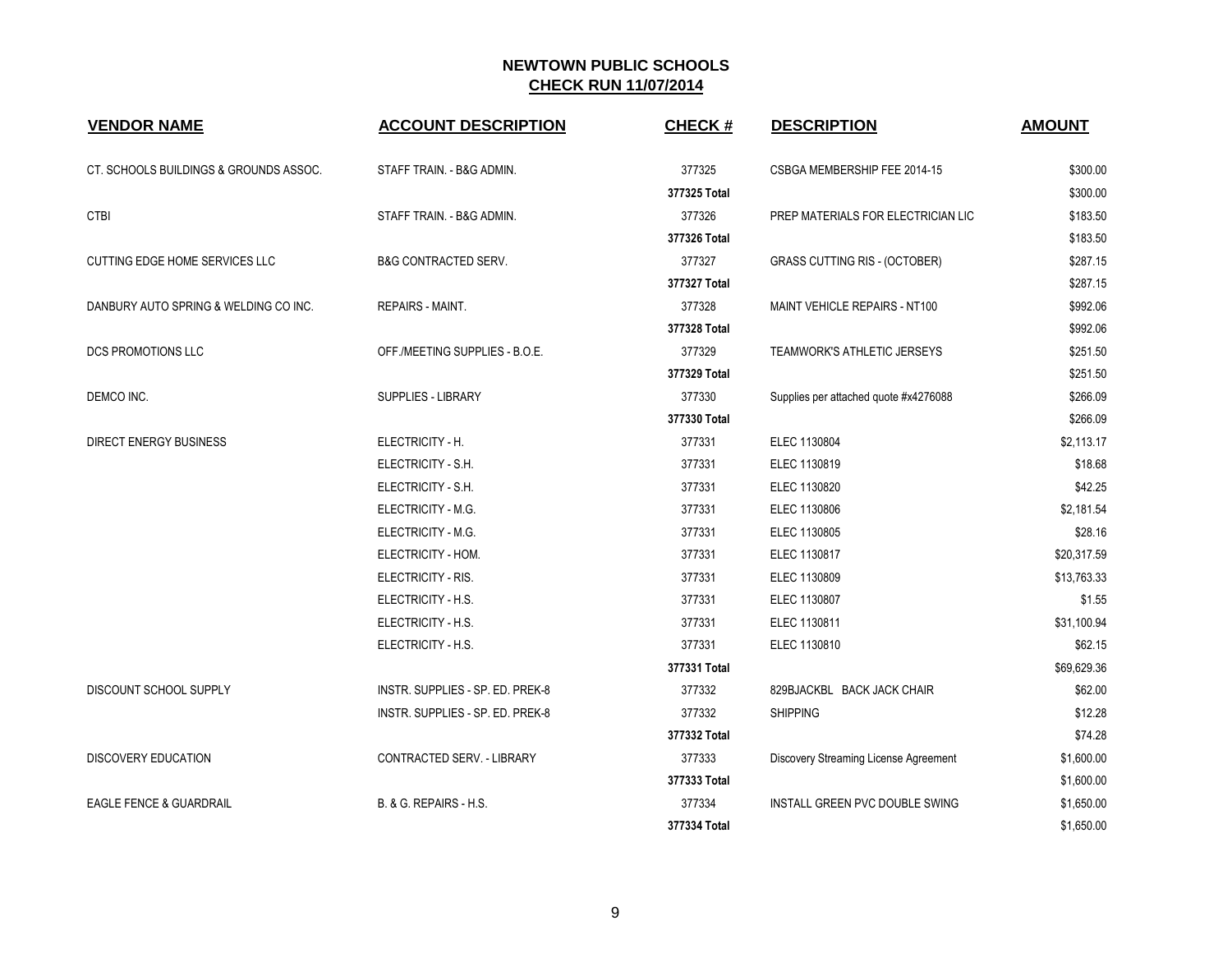| <b>VENDOR NAME</b>               | <b>ACCOUNT DESCRIPTION</b>         | <b>CHECK#</b> | <b>DESCRIPTION</b>                        | <b>AMOUNT</b> |
|----------------------------------|------------------------------------|---------------|-------------------------------------------|---------------|
| EAST RIVER ENERGY INC.           | FUEL OIL - GEN.                    | 377335        | FUEL 257.0 GAL MAINT GARAGE               | \$795.39      |
|                                  | FUEL OIL - M.G.                    | 377335        | <b>FUEL 124.0 GAL M/G</b>                 | \$383.77      |
|                                  | FUEL OIL - H.S.                    | 377335        | FUEL 1037.0 GAL H/S                       | \$3,209.41    |
|                                  |                                    | 377335 Total  |                                           | \$4,388.57    |
| <b>EATON CORPORATION</b>         | B. & G. REPAIRS - H.S.             | 377336        | UPS SYSTEM BATTERY REPLACE - NHS          | \$2,527.00    |
|                                  |                                    | 377336 Total  |                                           | \$2,527.00    |
| MARCIA ECKERD, PHD.              | PROF. SERV. - PSYCH/MED. EVAL.     | 377337        | NEURO PSY NHS (JS)                        | \$4,875.00    |
|                                  |                                    | 377337 Total  |                                           | \$4,875.00    |
| EDITIONS SOLEIL PUBLISHING INC.  | INSTR. SUPPLIES - WORLD LANG.      | 377338        | SKU#BU-028 lo amo Italiano button         | \$60.00       |
|                                  | INSTR. SUPPLIES - WORLD LANG.      | 377338        | SKU# BU-059 - lo parlo italiano!          | \$60.00       |
|                                  | INSTR. SUPPLIES - WORLD LANG.      | 377338        | <b>SHIPPING</b>                           | \$12.00       |
|                                  |                                    | 377338 Total  |                                           | \$132.00      |
| EDUCATION CONNECTION             | CONTRACTED SERV. - B.O.E.          | 377339        | LEARNING SERV SEPT 2014                   | \$500.00      |
|                                  | TUITION - OUT-OF-DISTRICT REG. ED. | 377339        | REGIONAL INTERNSHIP PROGRAM               | \$7,000.00    |
|                                  |                                    | 377339 Total  |                                           | \$7,500.00    |
| <b>EDUCATION CONNECTION</b>      | <b>CONTRACTED SERV. - SUPER.</b>   | 377340        | <b>WEATHER ALERT SERVICES</b>             | \$1,000.00    |
|                                  |                                    | 377340 Total  |                                           | \$1,000.00    |
| EDUCATION CONNECTION             | TRANS. - OUT-OF-DISTRICT           | 377341        | <b>TRANSPORTATION SEPT 2014</b>           | \$84,642.00   |
|                                  |                                    | 377341 Total  |                                           | \$84,642.00   |
| DANELLE EGAN                     | <b>INSTR. SUPPLIES - ENGLISH</b>   | 377342        | 27 GAL STORAGE                            | \$28.47       |
|                                  |                                    | 377342 Total  |                                           | \$28.47       |
| <b>EMPOWERING WRITERS LLC</b>    | STAFF TRAIN. - READING             | 377343        | Comprehensive Argumentative Writing Guide | \$99.00       |
|                                  |                                    | 377343 Total  |                                           | \$99.00       |
| <b>EMPOWERING WRITERS LLC</b>    | STAFF TRAIN. - READING             | 377344        | Registration for Argumentative Writing    | \$150.00      |
|                                  |                                    | 377344 Total  |                                           | \$150.00      |
| <b>ENVIRO WASTE</b>              | CONTRACTED SERV. - TECH ED.        | 377345        | <b>WASTE DISPOSAL</b>                     | \$130.31      |
|                                  |                                    | 377345 Total  |                                           | \$130.31      |
| F & M ELECTRICAL SUPPLY CO, INC. | <b>B&amp;G SUPPLIES - MAINT.</b>   | 377346        | ELECTRICAL REPAIR SUPPLIES                | \$606.38      |
|                                  | <b>B&amp;G SUPPLIES - MAINT.</b>   | 377346        | ELECTRICAL REPAIR SUPPLIES                | \$87.48       |
|                                  | <b>B&amp;G SUPPLIES - MAINT.</b>   | 377346        | ELECTRICAL REPAIR SUPPLIES                | \$566.26      |
|                                  | <b>B&amp;G SUPPLIES - MAINT.</b>   | 377346        | ELECTRICAL REPAIR SUPPLIES                | \$61.54       |
|                                  | <b>B&amp;G SUPPLIES - MAINT.</b>   | 377346        | ELECTRICAL REPAIR SUPPLIES                | \$415.45      |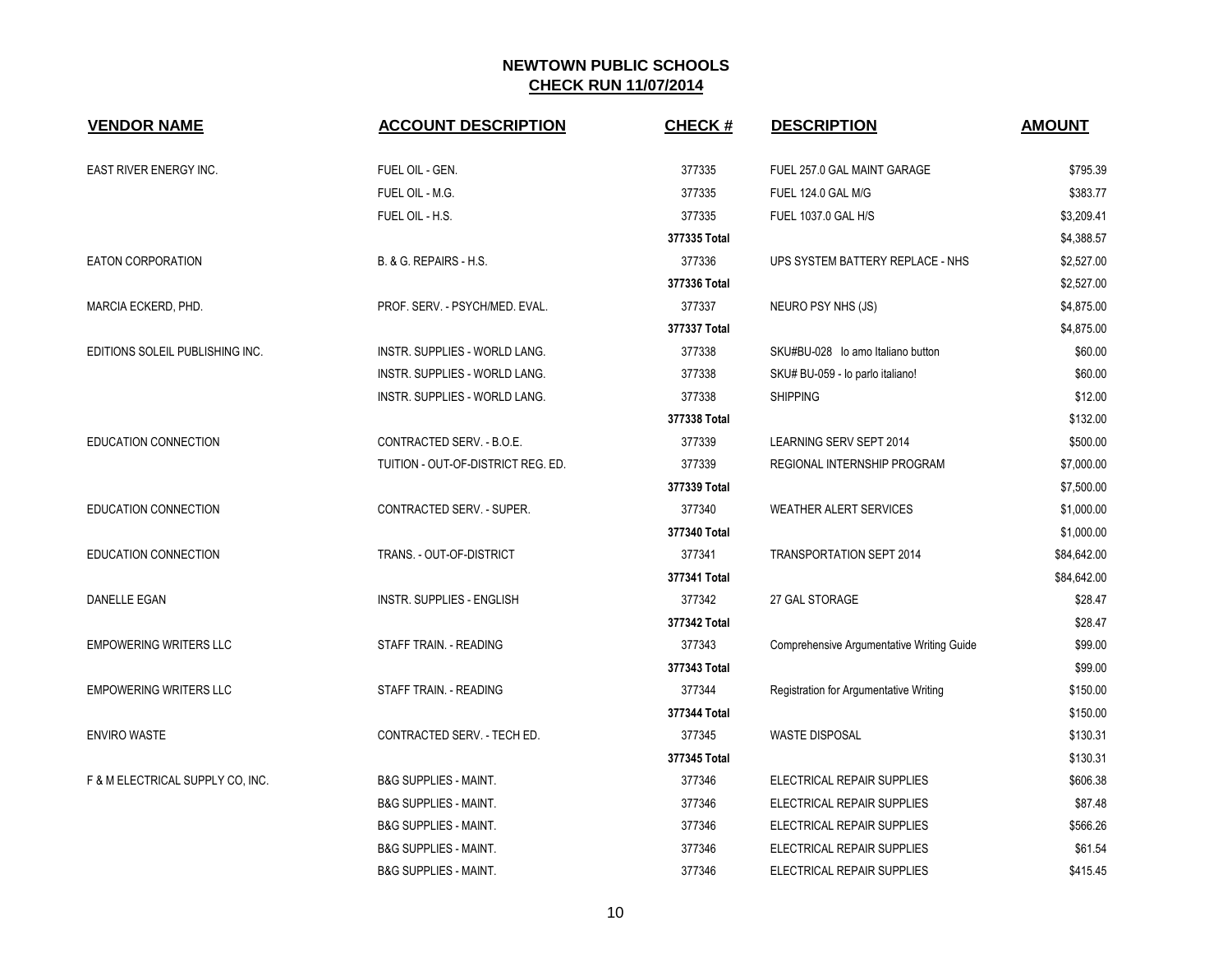| <b>VENDOR NAME</b>               | <b>ACCOUNT DESCRIPTION</b>       | <b>CHECK#</b> | <b>DESCRIPTION</b>                     | <b>AMOUNT</b> |
|----------------------------------|----------------------------------|---------------|----------------------------------------|---------------|
|                                  |                                  |               |                                        |               |
| F & M ELECTRICAL SUPPLY CO, INC. | <b>B&amp;G SUPPLIES - MAINT.</b> | 377346        | ELECTRICAL REPAIR SUPPLIES             | (\$33.46)     |
|                                  | <b>B&amp;G SUPPLIES - MAINT.</b> | 377346        | ELECTRICAL REPAIR SUPPLIES             | \$139.95      |
|                                  | <b>B&amp;G SUPPLIES - MAINT.</b> | 377346        | ELECTRICAL REPAIR SUPPLIES             | \$180.00      |
|                                  | <b>B&amp;G SUPPLIES - MAINT.</b> | 377346        | ELECTRICAL REPAIR SUPPLIES             | \$223.88      |
|                                  | <b>B&amp;G SUPPLIES - MAINT.</b> | 377346        | ELECTRICAL REPAIR SUPPLIES             | \$129.90      |
|                                  | <b>B&amp;G SUPPLIES - MAINT.</b> | 377346        | ELECTRICAL REPAIR SUPPLIES             | \$81.77       |
|                                  | <b>B&amp;G SUPPLIES - MAINT.</b> | 377346        | ELECTRICAL REPAIR SUPPLIES             | \$29.88       |
|                                  |                                  | 377346 Total  |                                        | \$2,489.03    |
| <b>FAIR AUTO SUPPLY</b>          | <b>REPAIRS - MAINT.</b>          | 377347        | MAINT VEHICLE REPAIR PARTS - 2014-2015 | \$23.09       |
|                                  | <b>REPAIRS - MAINT.</b>          | 377347        | MAINT VEHICLE REPAIR PARTS - 2014-2015 | \$87.99       |
|                                  | <b>REPAIRS - MAINT.</b>          | 377347        | MAINT VEHICLE REPAIR PARTS - 2014-2015 | \$88.59       |
|                                  | REPAIRS - MAINT.                 | 377347        | MAINT VEHICLE REPAIR PARTS - 2014-2015 | \$88.59       |
|                                  | REPAIRS - MAINT.                 | 377347        | MAINT VEHICLE REPAIR PARTS - 2014-2015 | \$13.97       |
|                                  | <b>REPAIRS - MAINT.</b>          | 377347        | MAINT VEHICLE REPAIR PARTS - 2014-2015 | \$177.18      |
|                                  | <b>REPAIRS - MAINT.</b>          | 377347        | MAINT VEHICLE REPAIR PARTS - 2014-2015 | (\$24.02)     |
|                                  |                                  | 377347 Total  |                                        | \$455.39      |
| KATHLEEN FERGUSON                | INSTR. SUPPLIES - WORLD LANG.    | 377348        | STIPEND FOR CHINESE GUEST TEACHERNOV   | \$150.00      |
|                                  |                                  | 377348 Total  |                                        | \$150.00      |
| <b>FISHER SCIENTIFIC</b>         | <b>INSTR. SUPPLIES - SCIENCE</b> | 377349        | SEE ATTACHED                           | \$3,063.47    |
|                                  | <b>INSTR. SUPPLIES - SCIENCE</b> | 377349        | SEE ATTACHED                           | \$86.76       |
|                                  | <b>INSTR. SUPPLIES - SCIENCE</b> | 377349        | SEE ATTACHED                           | \$116.68      |
|                                  | <b>INSTR. SUPPLIES - SCIENCE</b> | 377349        | SEE ATTACHED                           | \$303.96      |
|                                  | <b>INSTR. SUPPLIES - SCIENCE</b> | 377349        | <b>SEE ATTACHED</b>                    | (\$26.25)     |
|                                  | <b>INSTR. SUPPLIES - SCIENCE</b> | 377349        | <b>SEE ATTACHED</b>                    | \$26.25       |
|                                  |                                  | 377349 Total  |                                        | \$3,570.87    |
| FLINN SCIENTIFIC INC.            | <b>INSTR. SUPPLIES - SCIENCE</b> | 377350        | Packs of Limestone chalk,              | \$116.00      |
|                                  | <b>INSTR. SUPPLIES - SCIENCE</b> | 377350        | Packs of Marble, white, coarse         | \$133.60      |
|                                  | <b>INSTR. SUPPLIES - SCIENCE</b> | 377350        | Shipping                               | \$31.20       |
|                                  |                                  | 377350 Total  |                                        | \$280.80      |
| <b>FLOCABULARY LLC</b>           | INSTR. SUPPLIES - SOC. STUDIES   | 377351        | Subscription renewal for Flocabulary   | \$96.00       |
|                                  |                                  | 377351 Total  |                                        | \$96.00       |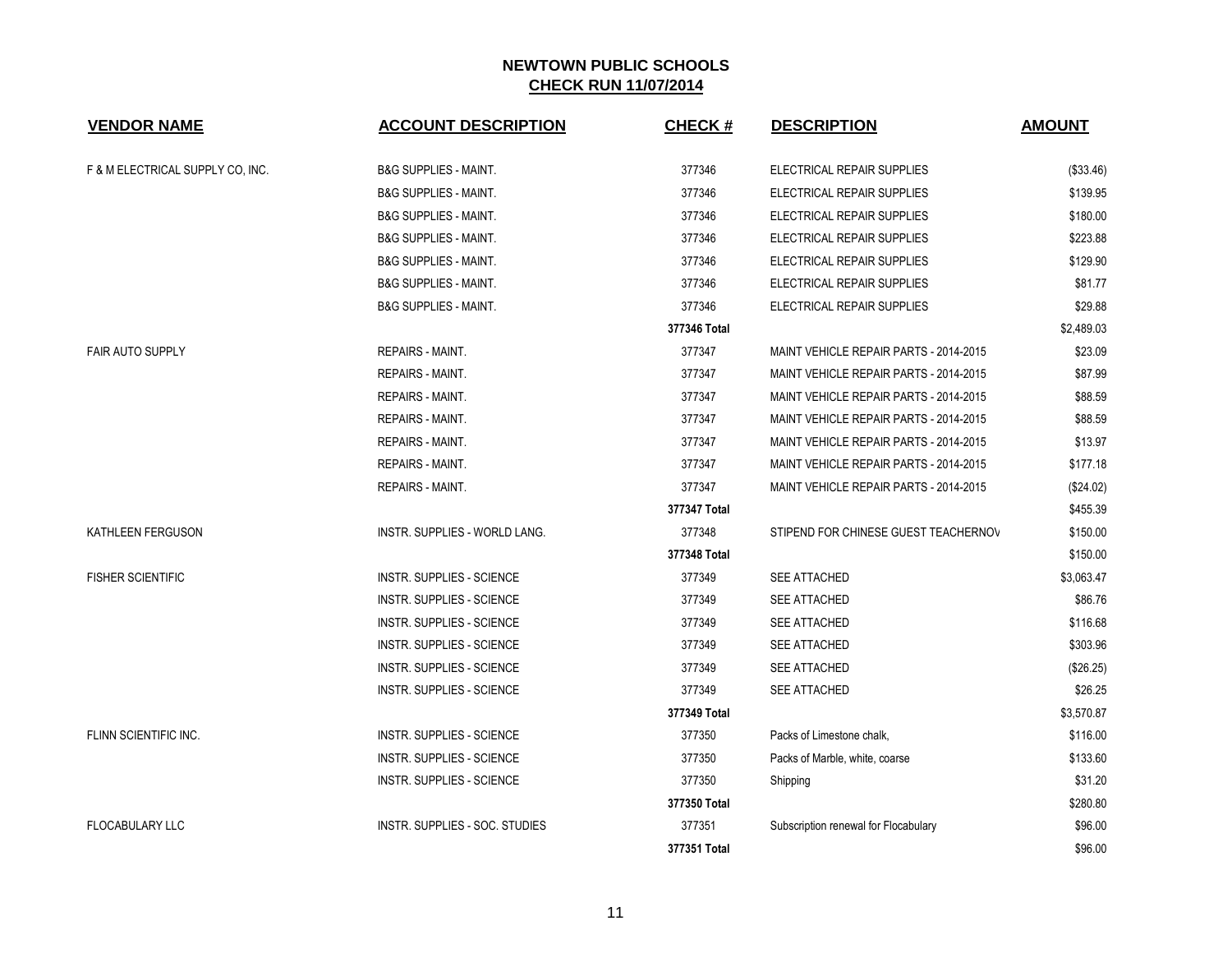| <b>VENDOR NAME</b>                | <b>ACCOUNT DESCRIPTION</b>       | <b>CHECK#</b> | <b>DESCRIPTION</b>                         | <b>AMOUNT</b> |
|-----------------------------------|----------------------------------|---------------|--------------------------------------------|---------------|
| FOLLETT SCHOOL SOLUTIONS INC.     | <b>SUPPLIES - LIBRARY</b>        | 377352        | Paperback copies of White Fur Flying       | \$27.96       |
|                                   | <b>SUPPLIES - LIBRARY</b>        | 377352        | Paperback copies of Joshua Dread           | \$18.16       |
|                                   | SUPPLIES - LIBRARY               | 377352        | Paperback copies of King of the Mound      | \$27.36       |
|                                   | <b>SUPPLIES - LIBRARY</b>        | 377352        | Paperback copies of Saint Louis Armstrong  | \$15.60       |
|                                   | <b>SUPPLIES - LIBRARY</b>        | 377352        | Processing needed specifications on record | \$12.80       |
|                                   | <b>SUPPLIES - LIBRARY</b>        | 377352        | Library Book Bar Codes,                    | \$70.00       |
|                                   | <b>SUPPLIES - LIBRARY</b>        | 377352        | Shipping and Handling Charges              | \$3.90        |
|                                   | SUPPLIES - LIBRARY               | 377352        | Follett 5100 corded scanner #32910A        | \$199.00      |
|                                   | <b>SUPPLIES - LIBRARY</b>        | 377352        | Shipping                                   | \$3.90        |
|                                   | <b>SUPPLIES - LIBRARY</b>        | 377352        | 12 Assorted non-fiction titles             | \$197.21      |
|                                   | SUPPLIES - LIBRARY               | 377352        | Cataloging and processing for non-Fic      | \$13.11       |
|                                   |                                  | 377352 Total  |                                            | \$589.00      |
| LORRAINE D. FOSTER DAY SCHOOL     | TUITION - OUT-OF-DISTRICT        | 377353        | TUITION - OUT-OF-DISTRICT                  | \$5,092.50    |
|                                   |                                  | 377353 Total  |                                            | \$5,092.50    |
| THE FOUNDATION SCHOOL             | TUITION - OUT-OF-DISTRICT        | 377354        | TUITION - OUT-OF-DISTRICT                  | \$25,200.00   |
|                                   |                                  | 377354 Total  |                                            | \$25,200.00   |
| <b>CLARE FRANCKE</b>              | CONTRACTED SERV. - GUIDANCE      | 377355        | <b>ACT SUPPLIES</b>                        | \$40.82       |
|                                   |                                  | 377355 Total  |                                            | \$40.82       |
| <b>GAETANO'S MARKET</b>           | INSTR. SUPPLIES - CLASSROOM      | 377356        | meeting supplies per attached receipt      | \$61.50       |
|                                   |                                  | 377356 Total  |                                            | \$61.50       |
| DR. LINDA A. GEJDA                | STAFF TRAVEL - SUPER.            | 377357        | NOV 2014 EXPENSE & TRAVEL                  | \$300.00      |
|                                   |                                  | 377357 Total  |                                            | \$300.00      |
| <b>GIA PUBLICATIONS INC.</b>      | <b>INSTR. SUPPLIES - MUSIC</b>   | 377358        | Payment for additional recorders purchased | \$27.33       |
|                                   |                                  | 377358 Total  |                                            | \$27.33       |
| GOLDIE AND LIBRO MUSIC CENTER LLC | <b>INSTR. SUPPLIES - MUSIC</b>   | 377359        | MUSIC SUPPLIES-2014-15                     | \$195.00      |
|                                   |                                  | 377359 Total  |                                            | \$195.00      |
| GOVCONNECTION, INC.               | REPAIRS - INFO. TECH.            | 377360        | Replacement battery cartridge              | \$333.43      |
|                                   |                                  | 377360 Total  |                                            | \$333.43      |
| <b>GRAINGER</b>                   | <b>B&amp;G SUPPLIES - MAINT.</b> | 377361        | MOTOR START CAPACITOR, TRAFFIC             | \$16.59       |
|                                   | <b>B&amp;G SUPPLIES - MAINT.</b> | 377361        | MOTOR START CAPACITOR, TRAFFIC             | \$148.92      |
|                                   | <b>B&amp;G SUPPLIES - MAINT.</b> | 377361        | MOTOR START CAPACITOR, TRAFFIC             | \$339.42      |
|                                   |                                  | 377361 Total  |                                            | \$504.93      |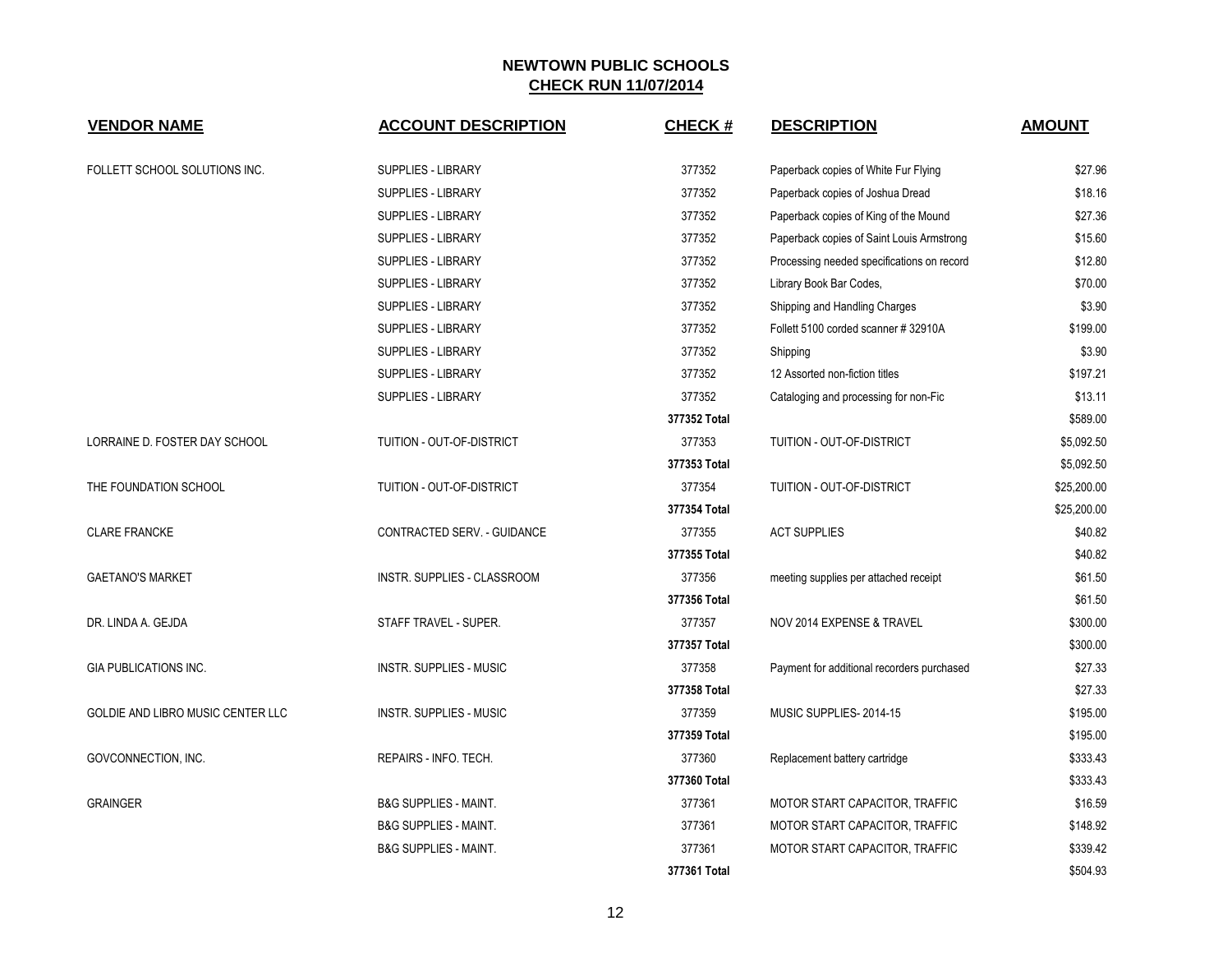| <b>VENDOR NAME</b>                    | <b>ACCOUNT DESCRIPTION</b>           | <b>CHECK#</b> | <b>DESCRIPTION</b>                      | <b>AMOUNT</b> |
|---------------------------------------|--------------------------------------|---------------|-----------------------------------------|---------------|
| <b>GROVE SCHOOL</b>                   | TUITION - OUT-OF-DISTRICT            | 377362        | <b>TUITION - OUT-OF-DISTRICT</b>        | \$1,636.40    |
|                                       | TUITION - OUT-OF-DISTRICT            | 377362        | <b>TUITION - OUT-OF-DISTRICT</b>        | \$200.00      |
|                                       |                                      | 377362 Total  |                                         | \$1,836.40    |
| <b>KIRSTEN HARDY</b>                  | OFF. SUPPLIES - ADMIN.               | 377363        | NEWTOWN GREENERY PIZZA NEASC            | \$98.34       |
|                                       |                                      | 377363 Total  |                                         | \$98.34       |
| <b>HEINEMANN</b>                      | TEXTBOOKS - CLASSROOM                | 377364        | 978-0-325-04364-7 Prompting Guides Oral | \$294.00      |
|                                       | TEXTBOOKS - CLASSROOM                | 377364        | 978-0-3325-02873-6 Prompting Guides     | \$354.00      |
|                                       | TEXTBOOKS - CLASSROOM                | 377364        | 3 volume set lesson Guides Red Kit.     | \$525.00      |
| <b>HEINEMANN</b>                      | TEXTBOOKS - CLASSROOM                | 377364        | shipping                                | \$117.30      |
|                                       |                                      | 377364 Total  |                                         | \$1,290.30    |
| ALEC HERSH                            | INSTR. SUPPLIES - T.A.P./FLEX        | 377365        | <b>CORK BOARD</b>                       | \$7.29        |
|                                       |                                      | 377365 Total  |                                         | \$7.29        |
| HOMETOWN TOOL LLC                     | <b>B&amp;G SUPPLIES - CUSTODIAL</b>  | 377366        | CUSTODIAN UNIFORM (2014-2015)           | \$231.00      |
|                                       | <b>B&amp;G SUPPLIES - MAINT.</b>     | 377366        | DEWALT BOX, EXTENSION BAR SET           | \$93.69       |
|                                       |                                      | 377366 Total  |                                         | \$324.69      |
| HOUGHTON MIFFLIN COMPANY              | INSTR. SUPPLIES - WORLD LANG.        | 377367        | Practice workbooks,                     | \$4,284.00    |
|                                       | INSTR. SUPPLIES - WORLD LANG.        | 377367        | grammar book,                           | \$75.00       |
|                                       | INSTR. SUPPLIES - WORLD LANG.        | 377367        | shipping charge                         | \$7.86        |
|                                       | <b>INSTR. SUPPLIES - WORLD LANG.</b> | 377367        | Practice workbooks,                     | (\$1,125.75)  |
|                                       |                                      | 377367 Total  |                                         | \$3.241.11    |
| HUGH'S MECHANICAL EQUIPMENT LLC       | PROF. SERV. - B. & G.                | 377368        | REMOVE TANK BOTTOM WATER                | \$800.00      |
|                                       |                                      | 377368 Total  |                                         | \$800.00      |
| HUSSEY SEATING COMPANY                | <b>EMERGENCY REPAIRS - M.S.</b>      | 377369        | <b>B-WING GYM BACKSTOPS</b>             | \$770.00      |
|                                       |                                      | 377369 Total  |                                         | \$770.00      |
| INDUSTRIAL ELECTRIC MOTORS INC.       | B. & G. REPAIRS - HOM.               | 377370        | LIFT PUMP - HOM                         | \$521.00      |
|                                       |                                      | 377370 Total  |                                         | \$521.00      |
| <b>INFOBASE PUBLISHING</b>            | SUPPLIES - LIBRARY                   | 377371        | 8- Month Subscription. World Geography  | \$415.62      |
|                                       |                                      | 377371 Total  |                                         | \$415.62      |
| INGERSOLL AUTO OF DANBURY             | <b>REPAIRS - MAINT.</b>              | 377372        | REPLACE EXHAUST MANIFOLDS               | \$1,662.60    |
|                                       |                                      | 377372 Total  |                                         | \$1,662.60    |
| INSTITUTE FOR EDUCATIONAL DEVELOPMENT | STAFF TRAIN. - STAFF DEVELOP.        | 377373        | Helping your students Meet or Exceed    | \$229.00      |
|                                       |                                      | 377373 Total  |                                         | \$229.00      |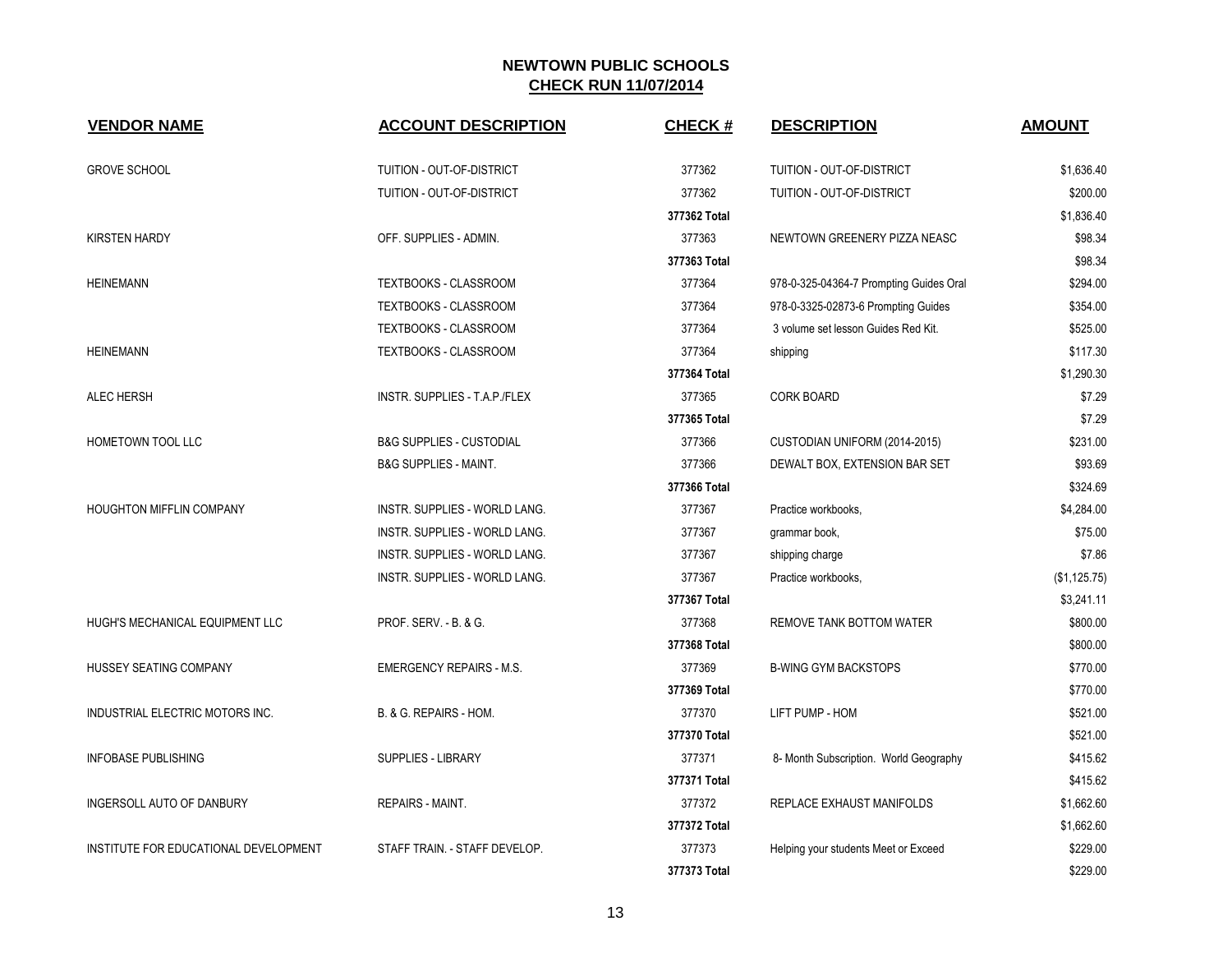| <b>VENDOR NAME</b>                              | <b>ACCOUNT DESCRIPTION</b>      | <b>CHECK#</b> | <b>DESCRIPTION</b>                     | <b>AMOUNT</b> |
|-------------------------------------------------|---------------------------------|---------------|----------------------------------------|---------------|
| <b>INTERNATIONAL SOCCER &amp; RUGBY IMPORTS</b> | <b>INSTR. SUPPLIES - SPORTS</b> | 377374        | <b>BALLS AND PRACTICE BALLS- SOCKS</b> | \$3,294.50    |
|                                                 |                                 | 377374 Total  |                                        | \$3,294.50    |
| <b>ITSAVVY LLC</b>                              | INSTR. SUPPLIES - CLASSROOM     | 377375        | SEE ATTACHED TALL COUCH                | \$146.24      |
|                                                 |                                 | 377375 Total  |                                        | \$146.24      |
| LISA JOHNS                                      | STAFF TRAVEL - INFO. TECH.      | 377376        | TRAVEL OCT 2014                        | \$101.64      |
|                                                 |                                 | 377376 Total  |                                        | \$101.64      |
| STEPHANIE JOHNSON                               | CONTRACTED SERV. - SPORTS       | 377377        | COACHING MODULE ONLINE COURSE          | \$50.00       |
|                                                 |                                 | 377377 Total  |                                        | \$50.00       |
| <b>JOLLY FARMER PRODUCTS</b>                    | INSTR. SUPPLIES - C.W.E.        | 377378        | PANSY- CYCLAMEN- CHRYSANTHEMUM         | \$918.10      |
|                                                 |                                 | 377378 Total  |                                        | \$918.10      |
| KIDS LANGUAGE CENTER                            | PROF. SERV. - SP/HEAR.          | 377379        | PROF. SERV. - SP/HEAR.                 | \$1,200.00    |
|                                                 |                                 | 377379 Total  |                                        | \$1,200.00    |
| <b>LINDENMEYR MUNROE</b>                        | INSTR. SUPPLIES - CLASSROOM     | 377380        | CARTON NEENAH 2-PART CARBONLESS        | \$269.50      |
|                                                 |                                 | 377380 Total  |                                        | \$269.50      |
| LITTLE SCIENTISTS LLC                           | INSTR. SUPPLIES - CLASSROOM     | 377381        | Grade 2-sand and soil refill kit       | \$300.00      |
|                                                 | INSTR. SUPPLIES - CLASSROOM     | 377381        | Grade 4-water cycle refill kit         | \$300.00      |
|                                                 | INSTR. SUPPLIES - CLASSROOM     | 377381        | Shipping/handling                      | \$90.00       |
|                                                 |                                 | 377381 Total  |                                        | \$690.00      |
| DR. ANA PAULA MACHADO                           | MEDICAL ADVISOR - HEALTH ADMIN  | 377382        | <b>MEDICAL DIRECTOR NOV 2014</b>       | \$833.33      |
|                                                 |                                 | 377382 Total  |                                        | \$833.33      |
| MANKA CONSTRUCTION & REMOLDING LLC              | B. & G. REPAIRS - H.            | 377383        | INSULATE PIPES / BACK DOOR GYM         | \$505.00      |
|                                                 | B. & G. REPAIRS - H.            | 377383        | INSULATE PIPES / BACK DOOR GYM         | \$425.00      |
|                                                 |                                 | 377383 Total  |                                        | \$930.00      |
| W.B. MASON., INC.                               | OFF. SUPPLIES - BUS. SERV.      | 377384        | <b>SUPPLIES 2014/15</b>                | \$99.92       |
|                                                 | OFF. SUPPLIES - BUS. SERV.      | 377384        | <b>SUPPLIES 2014/15</b>                | (\$18.00)     |
|                                                 | OFF. SUPPLIES - BUS. SERV.      | 377384        | <b>SUPPLIES 2014/15</b>                | \$37.47       |
|                                                 | OFF. SUPPLIES - BUS. SERV.      | 377384        | <b>SUPPLIES 2014/15</b>                | \$97.93       |
|                                                 | OFF. SUPPLIES - BUS. SERV.      | 377384        | <b>SUPPLIES 2014/15</b>                | \$35.05       |
|                                                 | OFF. SUPPLIES - BUS. SERV.      | 377384        | <b>SUPPLIES 2014/15</b>                | (\$18.00)     |
|                                                 | OFF. SUPPLIES - BUS. SERV.      | 377384        | <b>SUPPLIES 2014/15</b>                | \$37.47       |
|                                                 | OFF. SUPPLIES - BUS. SERV.      | 377384        | <b>SUPPLIES 2014/15</b>                | \$27.88       |
|                                                 | OFF. SUPPLIES - BUS. SERV.      | 377384        | <b>SUPPLIES 2014/15</b>                | \$41.97       |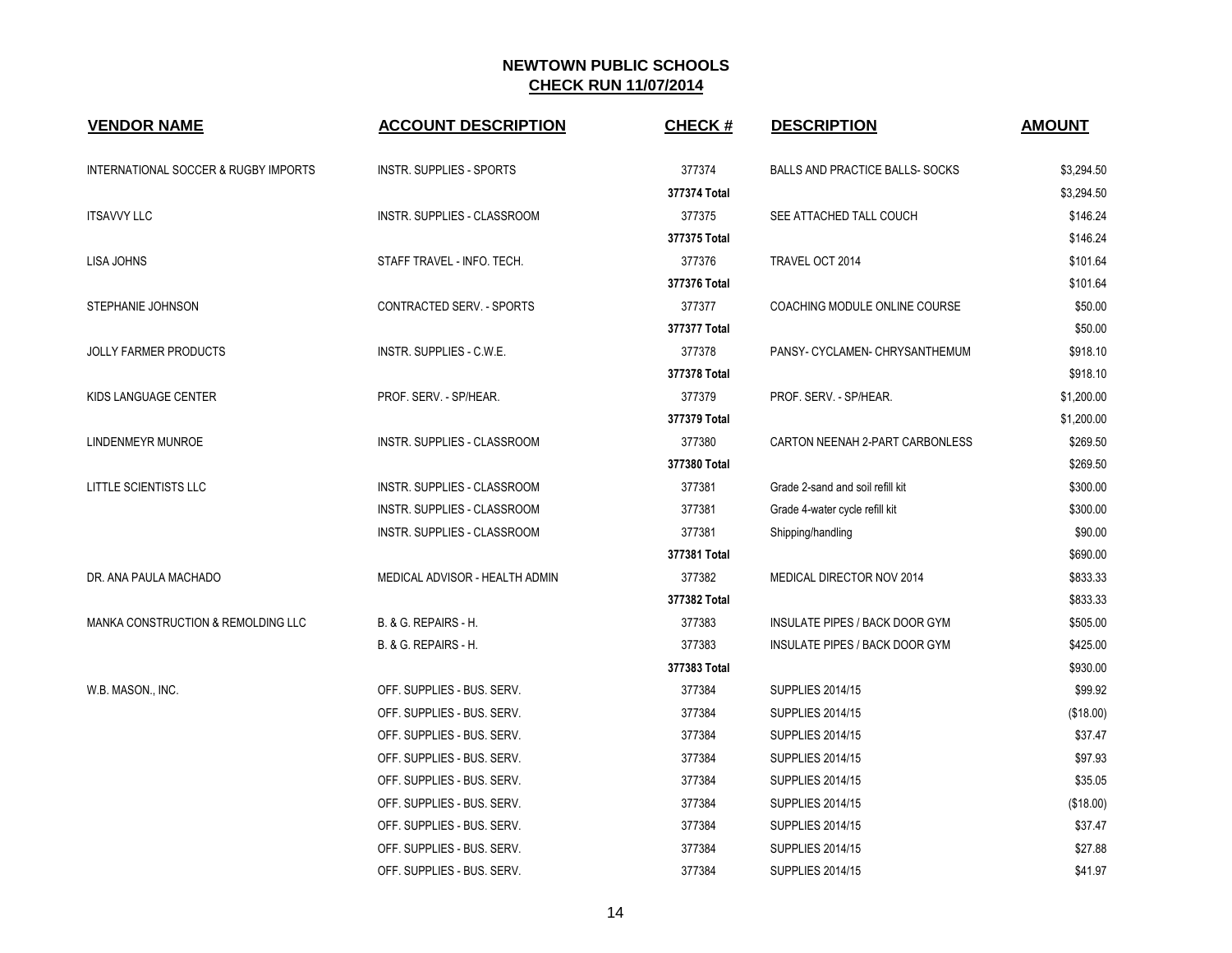| <b>VENDOR NAME</b>  | <b>ACCOUNT DESCRIPTION</b>       | <b>CHECK#</b> | <b>DESCRIPTION</b>                        | <b>AMOUNT</b> |
|---------------------|----------------------------------|---------------|-------------------------------------------|---------------|
| W.B. MASON., INC.   | OFF. SUPPLIES - BUS. SERV.       | 377384        | <b>SUPPLIES 2014/15</b>                   | \$37.47       |
|                     | OFF. SUPPLIES - BUS. SERV.       | 377384        | <b>SUPPLIES 2014/15</b>                   | (\$18.00)     |
|                     | OFF. SUPPLIES - BUS. SERV.       | 377384        | <b>SUPPLIES 2014/15</b>                   | \$86.99       |
|                     | <b>INSTR. SUPPLIES - SCIENCE</b> | 377384        | SEE ATTACHED TALL COUCH                   | \$14.36       |
|                     | INSTR. SUPPLIES - MATH           | 377384        | BATTERIES- EXPO ERASER- DRY ERASER        | (\$123.10)    |
|                     | INSTR. SUPPLIES - MATH           | 377384        | BATTERIES- EXPO ERASER- DRY ERASER        | (\$123.10)    |
|                     | INSTR. SUPPLIES - READING        | 377384        | HP TONER CARTRIDGE- BLACK -2PACK          | \$321.99      |
|                     | INSTR. SUPPLIES - READING        | 377384        | FISKARS HOME AND OFFICE SCISSORS          | \$55.60       |
|                     | INSTR. SUPPLIES - T.A.P./FLEX    | 377384        | HP 80A, (CF280A) Black Original           | \$103.99      |
|                     | INSTR. SUPPLIES - T.A.P./FLEX    | 377384        | SAFETY SCISSORS- MARKERS                  | \$163.64      |
|                     | <b>INSTR. SUPPLIES - ART</b>     | 377384        | <b>SUPPLIES 2014/15</b>                   | \$65.02       |
|                     | INSTR. SUPPLIES - CLASSROOM      | 377384        | ICE TABLE-30 BISTRO HEIGHT                | \$362.00      |
|                     | INSTR. SUPPLIES - CLASSROOM      | 377384        | ICE- 64527 BISTRO STOOL                   | \$2,040.00    |
|                     | OFF. SUPPLIES - ADMIN.           | 377384        | The Original Donut Shop                   | \$8.88        |
|                     | OFF. SUPPLIES - ADMIN.           | 377384        | Folgers-Classic Roast - GMT-6685-AFR      | \$8.88        |
|                     | OFF. SUPPLIES - ADMIN.           | 377384        | Nantucket Blend - GMT-663-AFR             | \$8.88        |
|                     | OFF. SUPPLIES - ADMIN.           | 377384        | Hazelnut-GMT-6792-AFR                     | \$8.88        |
|                     | OFF. SUPPLIES - ADMIN.           | 377384        | Tea Variety Pack - GMT-6505- AFR          | \$8.88        |
|                     | OFF. SUPPLIES - ADMIN.           | 377384        | Donut House-Cinnamon Roll                 | \$8.88        |
|                     | OFF. SUPPLIES - ADMIN.           | 377384        | Folgers-Caramel Drizzle                   | \$8.88        |
|                     | OFF. SUPPLIES - ADMIN.           | 377384        | Folgers-Vanilla Biscotti-GMT6661-AFR      | \$8.88        |
|                     | OFF. SUPPLIES - ADMIN.           | 377384        | Green Mountain Coffee-Southern Pecan      | \$8.88        |
|                     | OFF. SUPPLIES - ADMIN.           | 377384        | Green Mountain - Variety Pack-GMT-65      | \$8.88        |
|                     | INSTR. SUPPLIES - CLASSROOM      | 377384        | BASYX BY HON FILE CABINET                 | \$450.00      |
|                     | OFF. SUPPLIES - PUPIL SERV.      | 377384        | PLEASE ORDER AS PER ATTACHED              | (\$26.99)     |
|                     | OFF. SUPPLIES - PUPIL SERV.      | 377384        | PLEASE ORDER AS PER ATTACHED              | \$292.39      |
|                     | INSTR. SUPPLIES - CLASSROOM      | 377384        | Firework Colored Paper 8 1/2x14           | \$9.60        |
|                     | INSTR. SUPPLIES - CLASSROOM      | 377384        | <b>Buxton Executive Leather Pad folio</b> | \$24.95       |
|                     |                                  | 377384 Total  |                                           | \$4,167.30    |
| MASON'S FARM MARKET | INSTR. SUPPLIES - C.W.E.         | 377385        | <b>SUGAR PUMPKINS</b>                     | \$105.00      |
|                     |                                  | 377385 Total  |                                           | \$105.00      |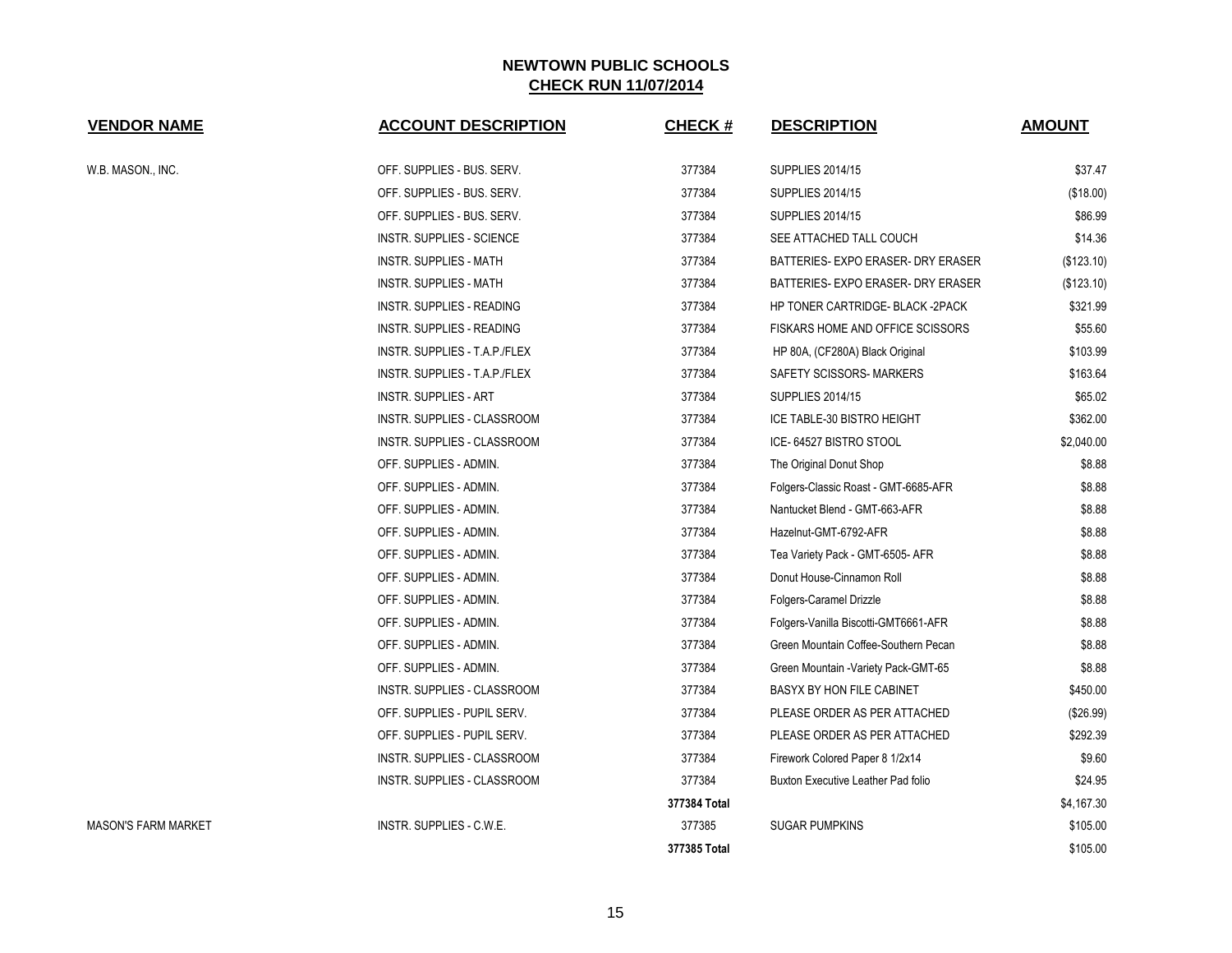| <b>VENDOR NAME</b>                       | <b>ACCOUNT DESCRIPTION</b>        | <b>CHECK#</b> | <b>DESCRIPTION</b>                         | <b>AMOUNT</b> |
|------------------------------------------|-----------------------------------|---------------|--------------------------------------------|---------------|
| MCGRAW-HILL SCHOOL EDUCATION HOLDINGS LL | INSTR. SUPPLIES - CLASSROOM       | 377386        | Classroom supplies                         | \$1,303.14    |
|                                          | INSTR. SUPPLIES - CLASSROOM       | 377386        | Shipping and handling                      | \$80.75       |
|                                          | INSTR. SUPPLIES - CLASSROOM       | 377386        | Classroom supplies - Quote                 | (\$150.78)    |
|                                          | TEXTBOOKS - CURR. DEVELOP.        | 377386        | <b>Culinary Essentials Student Edition</b> | \$1,837.58    |
|                                          |                                   | 377386 Total  |                                            | \$3,070.69    |
| MEASUREMENT INCORPORATED                 | STAFF TRAIN. - READING            | 377387        | <b>COMPUTER WRITING PROGRAM</b>            | \$1,525.00    |
|                                          | CONTRACTED SERV. - READING        | 377387        | <b>COMPUTER WRITING PROGRAM</b>            | \$2,395.00    |
|                                          | CONTRACTED SERV. - STAFF DEVELOP. | 377387        | COMPUTER WRITING PROGRAM                   | \$2,000.00    |
|                                          |                                   | 377387 Total  |                                            | \$5,920.00    |
| <b>MENDTRONIX</b>                        | REPAIRS - INFO. TECH.             | 377388        | Repair on projector Mitsubishi             | \$795.00      |
|                                          |                                   | 377388 Total  |                                            | \$795.00      |
| MOBILE MINI, INC.                        | <b>EQUIP RENTAL - B&amp;G</b>     | 377389        | STORAGE CONTAINER RENTAL                   | \$75.00       |
|                                          | <b>EQUIP RENTAL - SPORTS</b>      | 377389        | RENTAL OF CONTAINERS                       | \$95.00       |
|                                          | <b>EQUIP RENTAL - SPORTS</b>      | 377389        | RENTAL OF CONTAINERS                       | \$75.00       |
|                                          | <b>EQUIP RENTAL - SPORTS</b>      | 377389        | RENTAL OF CONTAINERS                       | \$75.00       |
|                                          |                                   | 377389 Total  |                                            | \$320.00      |
| MOORE MEDICAL LLC                        | INSTR. SUPPLIES - CLASSROOM       | 377390        | <b>Tissue White</b>                        | \$881.00      |
|                                          | OFF. SUPPLIES - ELEM.             | 377390        | #52011 24 pk - AAA Batteries               | \$10.90       |
|                                          | OFF. SUPPLIES - ELEM.             | 377390        | #52010-24 pk- AA batteries                 | \$10.90       |
|                                          | MEDICAL SUPPLIES - ELEM.          | 377390        | Pillow cases: #77009                       | \$194.76      |
|                                          | MEDICAL SUPPLIES - ELEM.          | 377390        | #97945-Chewable Ibuprofen- btl-24          | \$16.98       |
|                                          | MEDICAL SUPPLIES - M.S.           | 377390        | #98210 - Paper cups- cs 1000               | \$49.60       |
|                                          | MEDICAL SUPPLIES - M.S.           | 377390        | #85849-Light days Pads-box 24              | \$6.70        |
|                                          | MEDICAL SUPPLIES - H.S.           | 377390        | Ibuprofen- #88906- BTL 500                 | \$60.00       |
|                                          |                                   | 377390 Total  |                                            | \$1,230.84    |
| <b>CHRIS MORETTI</b>                     | STAFF TRAIN. - ADMIN.             | 377391        | SEXUAL HARASSMENT WORKSHOP                 | \$75.00       |
|                                          |                                   | 377391 Total  |                                            | \$75.00       |
| E. A. MORSE & CO. INC.                   | <b>REPAIRS - CUSTODIAL</b>        | 377392        | <b>CUSTODIAL MACHINE REPAIRS</b>           | \$570.50      |
|                                          | <b>REPAIRS - CUSTODIAL</b>        | 377392        | <b>CUSTODIAL MACHINE REPAIRS</b>           | \$327.44      |
|                                          | REPAIRS - CUSTODIAL               | 377392        | <b>CUSTODIAL MACHINE REPAIRS</b>           | \$1,204.48    |
|                                          | <b>REPAIRS - CUSTODIAL</b>        | 377392        | <b>CUSTODIAL MACHINE REPAIRS</b>           | \$614.39      |
|                                          |                                   | 377392 Total  |                                            | \$2,716.81    |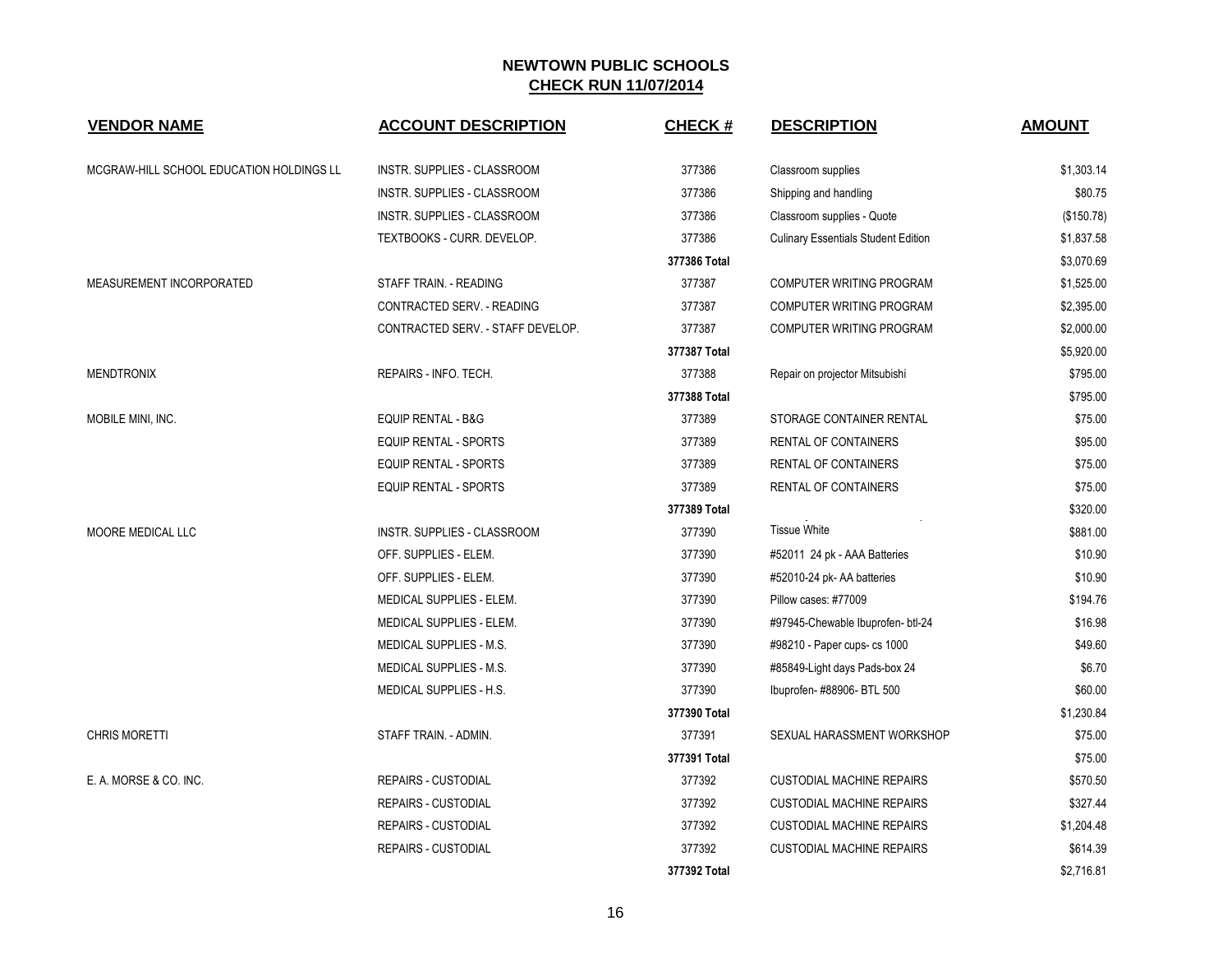| <b>VENDOR NAME</b>           | <b>ACCOUNT DESCRIPTION</b>     | <b>CHECK#</b> | <b>DESCRIPTION</b>              | <b>AMOUNT</b> |
|------------------------------|--------------------------------|---------------|---------------------------------|---------------|
| MUSIC & ARTS CENTER, INC.    | <b>REPAIRS - MUSIC</b>         | 377393        | Set up for instrument repair    | \$65.00       |
|                              | <b>REPAIRS - MUSIC</b>         | 377393        | Set up for instrument repair    | \$75.00       |
|                              | <b>INSTR. SUPPLIES - MUSIC</b> | 377393        | <b>Music Supplies</b>           | \$108.00      |
|                              | <b>INSTR. SUPPLIES - MUSIC</b> | 377393        | <b>Music Supplies</b>           | \$300.00      |
|                              | <b>INSTR. SUPPLIES - MUSIC</b> | 377393        | <b>Music Supplies</b>           | \$280.00      |
|                              | <b>INSTR. SUPPLIES - MUSIC</b> | 377393        | <b>Music Supplies</b>           | \$32.00       |
|                              | <b>INSTR. SUPPLIES - MUSIC</b> | 377393        | For orchestra supplies          | \$126.70      |
|                              | INSTR. SUPPLIES - MUSIC        | 377393        | For orchestra supplies          | \$25.70       |
|                              |                                | 377393 Total  |                                 | \$1,012.40    |
| LISA NARAYANAN               | INSTR. SUPPLIES - SCIENCE      | 377394        | <b>SCIENCE SUPPLIES</b>         | \$63.10       |
|                              |                                | 377394 Total  |                                 | \$63.10       |
| NICOLE NASCIMENTO MS CCC-SLP | PROF. SERV. - SP/HEAR.         | 377395        | PROF. SERV. - SP/HEAR.          | \$2,088.00    |
|                              |                                | 377395 Total  |                                 | \$2,088.00    |
| NATIONAL HOME GARDENING CLUB | INSTR. SUPPLIES - C.W.E.       | 377396        | 2014-2015 SUBSCRIPTION          | \$20.00       |
|                              |                                | 377396 Total  |                                 | \$20.00       |
| <b>NCS PEARSON INC.</b>      | INSTR. SUPPLIES - PSYCH.       | 377397        | WIAT-111 015898482X             | \$155.00      |
|                              | INSTR. SUPPLIES - PSYCH.       | 377397        | PPVT-4                          | \$336.60      |
|                              | INSTR. SUPPLIES - PSYCH.       | 377397        | <b>SHIPPING</b>                 | \$29.50       |
|                              | INSTR. SUPPLIES - PSYCH.       | 377397        | WISC-1V RESPONSE BOOKLET 1      | \$322.00      |
|                              | INSTR. SUPPLIES - PSYCH.       | 377397        | <b>SHIPPING</b>                 | \$19.32       |
|                              | OFF. SUPPLIES - ADMIN.         | 377397        | AIMWPCSUB, aimsweb Complete     | \$300.00      |
|                              |                                | 377397 Total  |                                 | \$1,162.42    |
| NEWTOWN BOARD OF EDUCATION   | MEDICAL INS. PREMIUMS          | 377398        | LONG TERM DISABILITY            | \$1,943.86    |
|                              | <b>ADMINISTRATION FEES</b>     | 377398        | <b>DENTAL ADMIN</b>             | \$2,810.00    |
|                              | <b>ADMINISTRATION FEES</b>     | 377398        | COBRA ADM FEE NOV 2014          | \$300.00      |
|                              | <b>ADMINISTRATION FEES</b>     | 377398        | RETIREE ADM FEE OCT 2014        | \$240.00      |
|                              | LIFE INSURANCE                 | 377398        | <b>AD&amp;D PREMIUM</b>         | \$1,190.46    |
|                              | LIFE INSURANCE                 | 377398        | LIFE PREMIUM                    | \$5,952.30    |
|                              |                                | 377398 Total  |                                 | \$12,436.62   |
| <b>NEWTOWN EXXON</b>         | REPAIRS - MAINT.               | 377399        | <b>BRAKE LINE REPAIR - NT60</b> | \$306.13      |
|                              |                                | 377399 Total  |                                 | \$306.13      |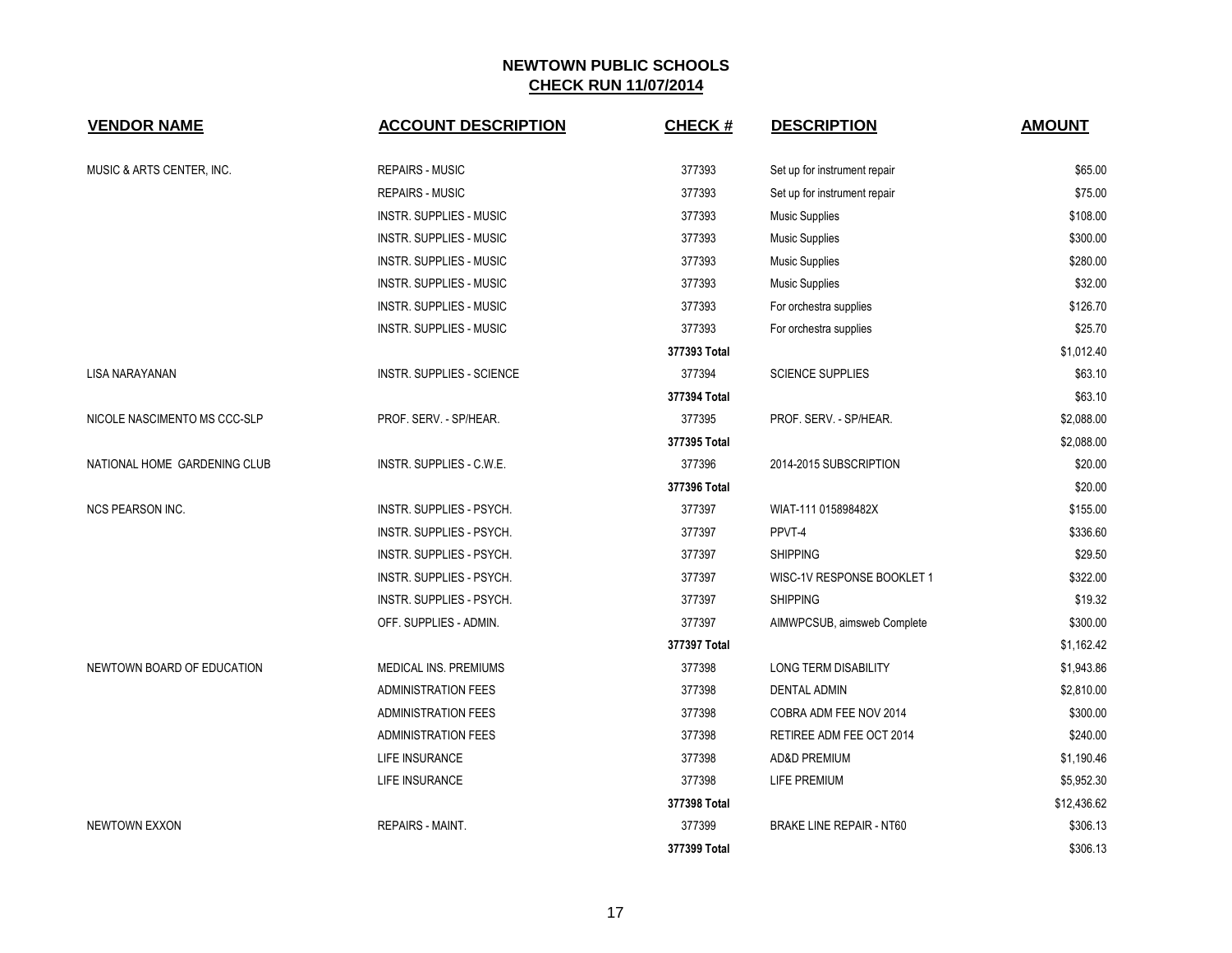| <b>VENDOR NAME</b>                | <b>ACCOUNT DESCRIPTION</b>       | <b>CHECK#</b> | <b>DESCRIPTION</b>                     | <b>AMOUNT</b> |
|-----------------------------------|----------------------------------|---------------|----------------------------------------|---------------|
| NEWTOWN HARDWARE                  | <b>REPAIRS - MUSIC</b>           | 377400        | <b>RE-PAINTING OF AUDITORIUM STAGE</b> | \$55.10       |
|                                   | <b>REPAIRS - MUSIC</b>           | 377400        | <b>RE-PAINTING OF AUDITORIUM STAGE</b> | \$38.66       |
|                                   |                                  | 377400 Total  |                                        | \$93.76       |
| NEWTOWN HIGH SCHOOL               | CONTRACTED SERV. - GUIDANCE      | 377401        | Proctor Payment - SAT                  | \$1,899.00    |
|                                   | CONTRACTED SERV. - GUIDANCE      | 377401        | Proctor Payment - ACT                  | \$1,388.00    |
|                                   |                                  | 377401 Total  |                                        | \$3,287.00    |
| NEWTOWN YOUTH AND FAMILY SERVICES | PROF. SERV. - SUBSTANCE ABUSE    | 377402        | PROF. SERV. - SUBSTANCE ABUSE          | \$8,954.00    |
|                                   |                                  | 377402 Total  |                                        | \$8,954.00    |
| THE NIXON COMPANY                 | <b>REPAIRS - SPORTS</b>          | 377403        | <b>BANNERS UPDATE</b>                  | \$2,177.20    |
|                                   |                                  | 377403 Total  |                                        | \$2,177.20    |
| NUTMEG TIME INC.                  | <b>REPAIRS - GUIDANCE</b>        | 377404        | Preventative Maintenance Agreement     | \$104.00      |
|                                   |                                  | 377404 Total  |                                        | \$104.00      |
| ORIENTAL TRADING CO               | INSTR. SUPPLIES - SOC. STUDIES   | 377405        | <b>REALISTIC SPORT STRESS BALLS</b>    | \$14.50       |
|                                   | INSTR. SUPPLIES - SOC. STUDIES   | 377405        | MINI NEON SMILE FACE STRESS BALLS      | \$14.50       |
|                                   | INSTR. SUPPLIES - SOC. STUDIES   | 377405        | <b>GLOBE STRESS BALLS</b>              | \$14.50       |
|                                   | INSTR. SUPPLIES - SOC. STUDIES   | 377405        | GOOD CHARACTER STRESS BALLS            | \$14.50       |
|                                   | INSTR. SUPPLIES - SOC. STUDIES   | 377405        | <b>SHIPPING</b>                        | \$11.99       |
|                                   |                                  | 377405 Total  |                                        | \$69.99       |
| OTIS ELEVATOR COMPANY             | <b>B&amp;G CONTRACTED SERV.</b>  | 377406        | ELEVATOR SVC CONTRACT 2014-2015        | \$267.57      |
|                                   | <b>B&amp;G CONTRACTED SERV.</b>  | 377406        | ELEVATOR SVC CONTRACT 2014-2015        | \$817.23      |
|                                   |                                  | 377406 Total  |                                        | \$1,084.80    |
| <b>FORTUNATA PAPALIA</b>          | INSTR. SUPPLIES - READING        | 377407        | WEBSITE BOOKS SUBSCRIPTION             | \$25.00       |
|                                   |                                  | 377407 Total  |                                        | \$25.00       |
| PCM-G                             | INSTR. SUPPLIES - INFO. TECH.    | 377408        | Cat 6 Snagless unshielded patch Cable  | (\$179.00)    |
|                                   | INSTR. SUPPLIES - CLASSROOM      | 377408        | VLT-XD560LP-ER projector lamps         | \$1,160.00    |
|                                   | INSTR. SUPPLIES - INFO. TECH.    | 377408        | HP M401dne - monochrome Printer        | \$1,100.00    |
|                                   | INSTR. SUPPLIES - INFO. TECH.    | 377408        | HP M451dw color printer                | \$469.00      |
|                                   | INSTR. SUPPLIES - INFO. TECH.    | 377408        | HO M251nw color printer                | \$195.00      |
|                                   | REPAIRS - INFO. TECH.            | 377408        | Seagate hard drive                     | \$58.19       |
|                                   |                                  | 377408 Total  |                                        | \$2,803.19    |
| PERKINS SCHOOL FOR THE BLIND      | <b>TUITION - OUT-OF-DISTRICT</b> | 377409        | <b>TUITION - OUT-OF-DISTRICT</b>       | \$24,171.40   |
|                                   |                                  | 377409 Total  |                                        | \$24,171.40   |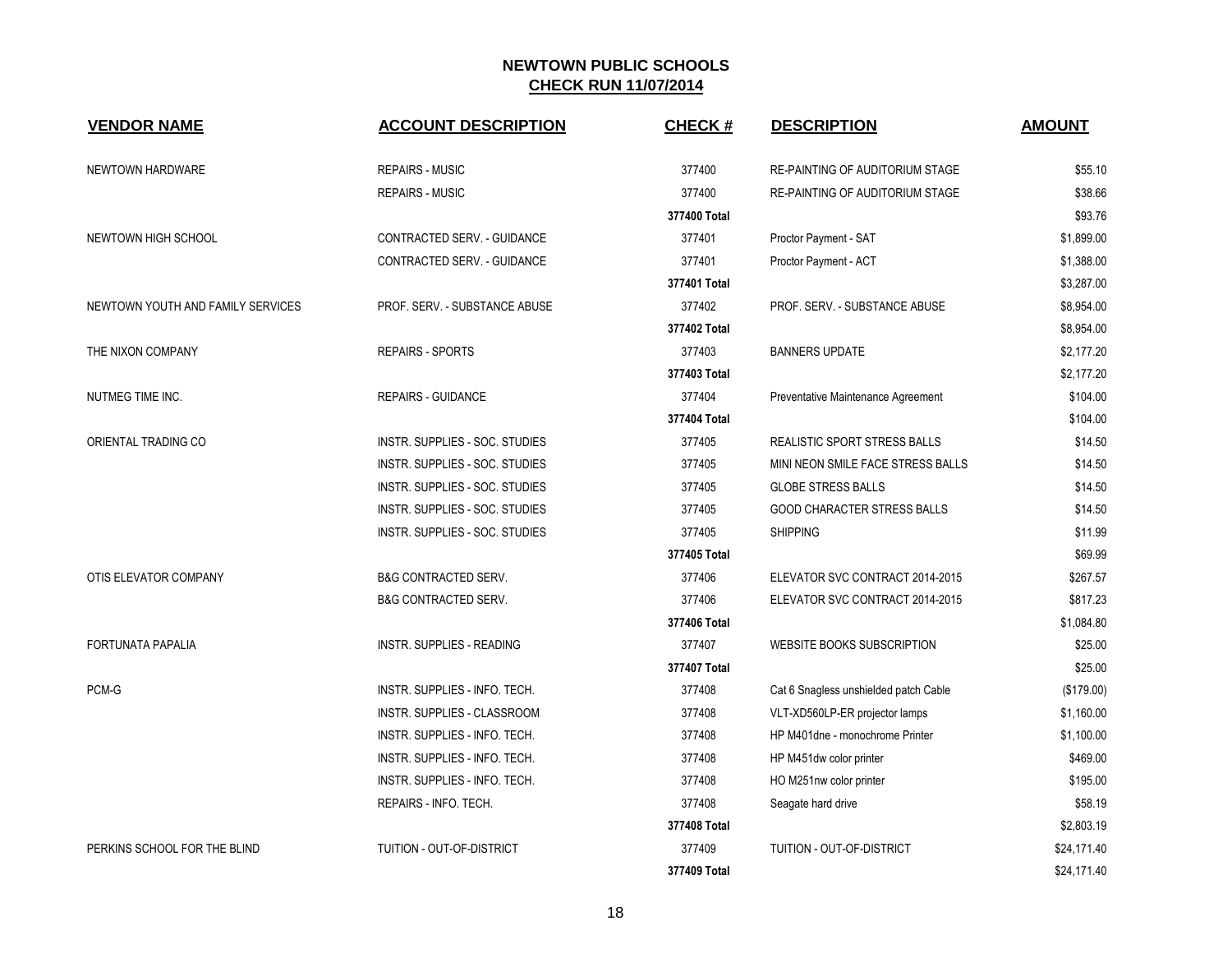| <b>VENDOR NAME</b>             | <b>ACCOUNT DESCRIPTION</b>       | <b>CHECK#</b> | <b>DESCRIPTION</b>                               | <b>AMOUNT</b> |
|--------------------------------|----------------------------------|---------------|--------------------------------------------------|---------------|
| PETTY CASH                     | OTHER SUPPLIES - STAFF DEVELOP.  | 377410        | PETTY CASH                                       | \$44.45       |
|                                | CONTRACTED SERV. - SUPER.        | 377410        | PETTY CASH                                       | \$79.14       |
|                                | CONTRACTED SERV. - B.O.E.        | 377410        | PETTY CASH                                       | \$49.00       |
|                                | OFF./MEETING SUPPLIES - B.O.E.   | 377410        | PETTY CASH                                       | \$322.77      |
|                                | POSTAGE - BUS. SERV.             | 377410        | PETTY CASH                                       | \$28.70       |
|                                | OFF. SUPPLIES - BUS. SERV.       | 377410        | PETTY CASH                                       | (\$137.50)    |
|                                |                                  | 377410 Total  |                                                  | \$386.56      |
| PETTY CASH                     | POSTAGE - ADMIN.                 | 377411        | PETTY CASH                                       | \$4.32        |
|                                |                                  | 377411 Total  |                                                  | \$4.32        |
| PETTY CASH                     | OFF. SUPPLIES - ADMIN.           | 377412        | PETTY CASH                                       | \$140.69      |
|                                | INSTR. SUPPLIES - COMPUTER ED.   | 377412        | PETTY CASH                                       | \$50.00       |
|                                | <b>INSTR. SUPPLIES - SCIENCE</b> | 377412        | PETTY CASH                                       | \$27.12       |
|                                | INSTR. SUPPLIES - CLASSROOM      | 377412        | PETTY CASH                                       | \$8.49        |
|                                |                                  | 377412 Total  |                                                  | \$226.30      |
| PETTY CASH                     | POSTAGE - ADMIN.                 | 377413        | PETTY CASH                                       | \$6.86        |
|                                | INSTR. SUPPLIES - CLASSROOM      | 377413        | PETTY CASH                                       | \$89.44       |
|                                |                                  | 377413 Total  |                                                  | \$96.30       |
| PHOTO CONNECTION OF COLCHESTER | REPAIRS - TECH ED.               | 377414        | CANON EOS REBEL T3I REPAIR                       | \$243.54      |
|                                |                                  | 377414 Total  |                                                  | \$243.54      |
| PLAYGROUND MEDIC               | <b>B&amp;G CONTRACTED SERV.</b>  | 377415        | PLAYGROUND INSPECTIONS                           | \$3,975.00    |
|                                |                                  | 377415 Total  |                                                  | \$3,975.00    |
| POSTMASTER - NEWTOWN           | POSTAGE - HEALTH ADMIN.          | 377416        | 14 books of stamps, 20 stamps per book           | \$137.20      |
|                                |                                  | 377416 Total  |                                                  | \$137.20      |
| PRESENTATION SYSTEMS INC.      | INSTR. SUPPLIES - CLASSROOM      | 377417        | 1 complete set of ink for color pro              | \$550.00      |
|                                | INSTR. SUPPLIES - CLASSROOM      | 377417        | Shipping                                         | \$20.00       |
|                                |                                  | 377417 Total  |                                                  | \$570.00      |
| PRO-ED                         | INSTR. SUPPLIES - SP/HEAR.       | 377418        | Functional Vocabulary for Adolescents and Adults | \$41.95       |
|                                | INSTR. SUPPLIES - SP/HEAR.       | 377418        | shipping                                         | \$4.20        |
|                                |                                  | 377418 Total  |                                                  | \$46.15       |
| PSAT/NMSQT                     | CONTRACTED SERV. - GUIDANCE      | 377419        | PSAT/NMSQT Exams administered                    | \$7,196.00    |
|                                |                                  | 377419 Total  |                                                  | \$7,196.00    |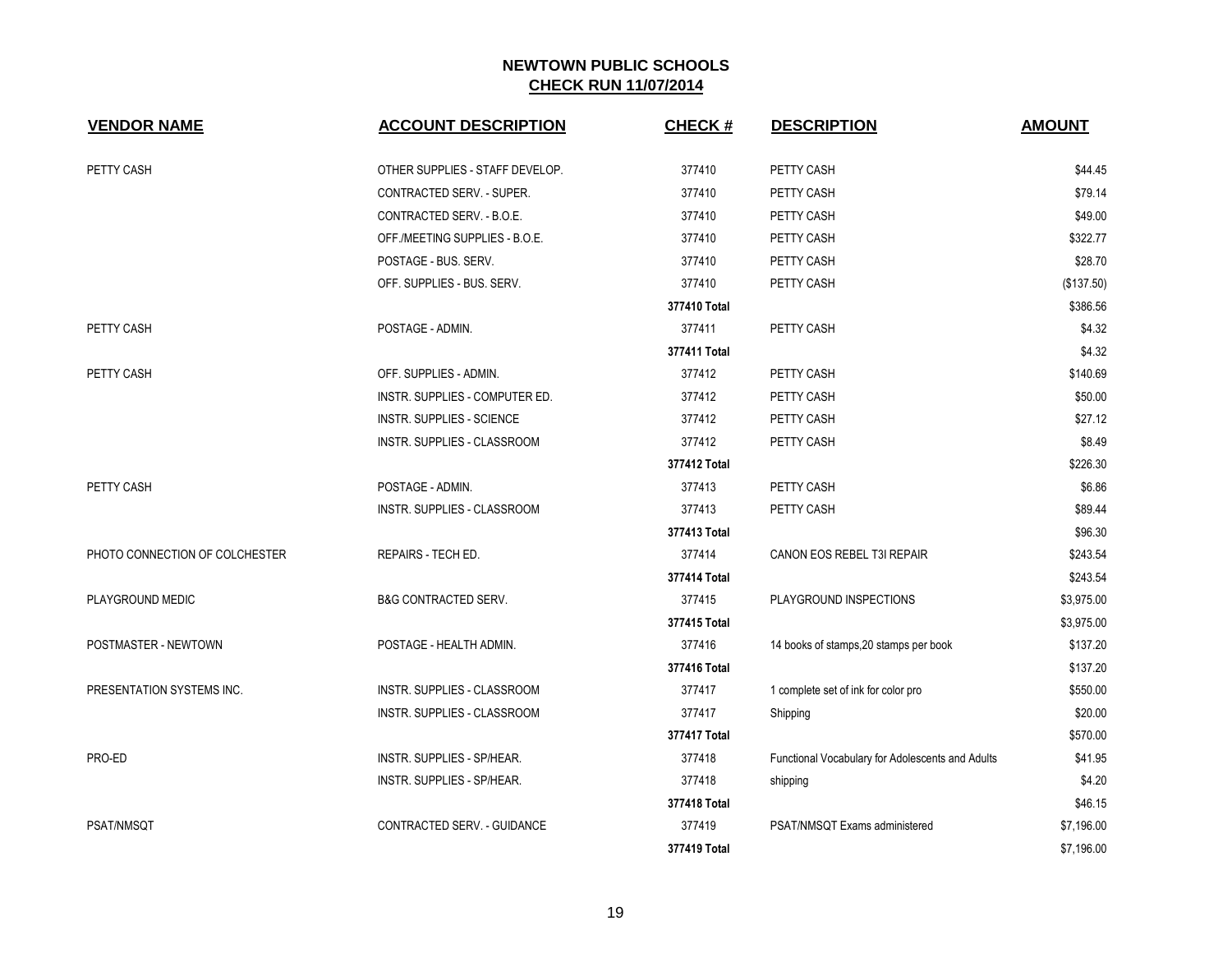| <b>VENDOR NAME</b>              | <b>ACCOUNT DESCRIPTION</b>          | <b>CHECK#</b> | <b>DESCRIPTION</b>                    | <b>AMOUNT</b> |
|---------------------------------|-------------------------------------|---------------|---------------------------------------|---------------|
| <b>MARK PURCELL</b>             | STAFF TRAIN. - B&G ADMIN.           | 377420        | PLUMBING LIC RENEWAL                  | \$340.00      |
|                                 |                                     | 377420 Total  |                                       | \$340.00      |
| <b>QUALITY IMPROVEMENTS LLC</b> | <b>EMERGENCY REPAIRS - HOM.</b>     | 377421        | <b>REPAIR ROOF LEAKS - HOM</b>        | \$2,167.40    |
|                                 |                                     | 377421 Total  |                                       | \$2,167.40    |
| QUILL CORPORATION               | OFF. SUPPLIES - ADMIN.              | 377422        | Office supplies                       | \$271.73      |
|                                 | <b>INSTR. SUPPLIES - MATH</b>       | 377422        | Instructional supplies (Math)         | \$34.99       |
|                                 | <b>INSTR. SUPPLIES - MATH</b>       | 377422        | Instructional supplies (Math)         | \$52.79       |
|                                 | INSTR. SUPPLIES - P.E.              | 377422        | Sharpie Permanent Markers (PE)        | \$17.98       |
|                                 | OFF. SUPPLIES - ADMIN.              | 377422        | 1 inch view binders                   | \$57.48       |
|                                 | OFF. SUPPLIES - ADMIN.              | 377422        | Quill brand quick strip #10 envelopes | \$67.98       |
|                                 | INSTR. SUPPLIES - CLASSROOM         | 377422        | CM ELEC SHARPENER 44046               | (\$105.35)    |
|                                 |                                     | 377422 Total  |                                       | \$397.60      |
| <b>RAYBURN MUSIC CT</b>         | <b>REPAIRS - MUSIC</b>              | 377423        | Repairs - see attached.               | \$590.00      |
|                                 |                                     | 377423 Total  |                                       | \$590.00      |
| <b>RED THREAD SPACES LLC</b>    | <b>INSTR. SUPPLIES - MUSIC</b>      | 377424        | <b>FLOOR CARPET RIS</b>               | \$2,516.22    |
|                                 | B. & G. REPAIRS - RIS.              | 377424        | <b>FLOOR CARPET RIS</b>               | \$2,516.23    |
|                                 |                                     | 377424 Total  |                                       | \$5,032.45    |
| <b>RICCIO LANDSCAPING LLC</b>   | <b>B&amp;G CONTRACTED SERV.</b>     | 377425        | TREE WORK - NMS                       | \$840.00      |
|                                 |                                     | 377425 Total  |                                       | \$840.00      |
| DAVID W. ROACH                  | STAFF TRAVEL - SOC. STUDIES         | 377426        | TRAVEL CIAC MEETING                   | \$48.16       |
|                                 |                                     | 377426 Total  |                                       | \$48.16       |
| <b>LORRIE RODRIGUE</b>          | STAFF TRAVEL - ADMIN.               | 377427        | <b>CES TRAVEL</b>                     | \$17.05       |
|                                 |                                     | 377427 Total  |                                       | \$17.05       |
| <b>MAX RODRIGUEZ</b>            | <b>B&amp;G SUPPLIES - CUSTODIAL</b> | 377428        | SHOES (50059)                         | \$100.00      |
|                                 |                                     | 377428 Total  |                                       | \$100.00      |
| <b>NELSON M. SANTOS</b>         | STAFF TRAVEL - INFO. TECH.          | 377429        | TRAVEL OCT 2014                       | \$81.37       |
|                                 |                                     | 377429 Total  |                                       | \$81.37       |
| SCHOLASTIC INC.                 | INSTR. SUPPLIES - READING           | 377430        | Just Write - Grade 3 - Promo code MSM | \$59.00       |
|                                 | <b>INSTR. SUPPLIES - READING</b>    | 377430        | Shipping                              | \$5.31        |
|                                 |                                     | 377430 Total  |                                       | \$64.31       |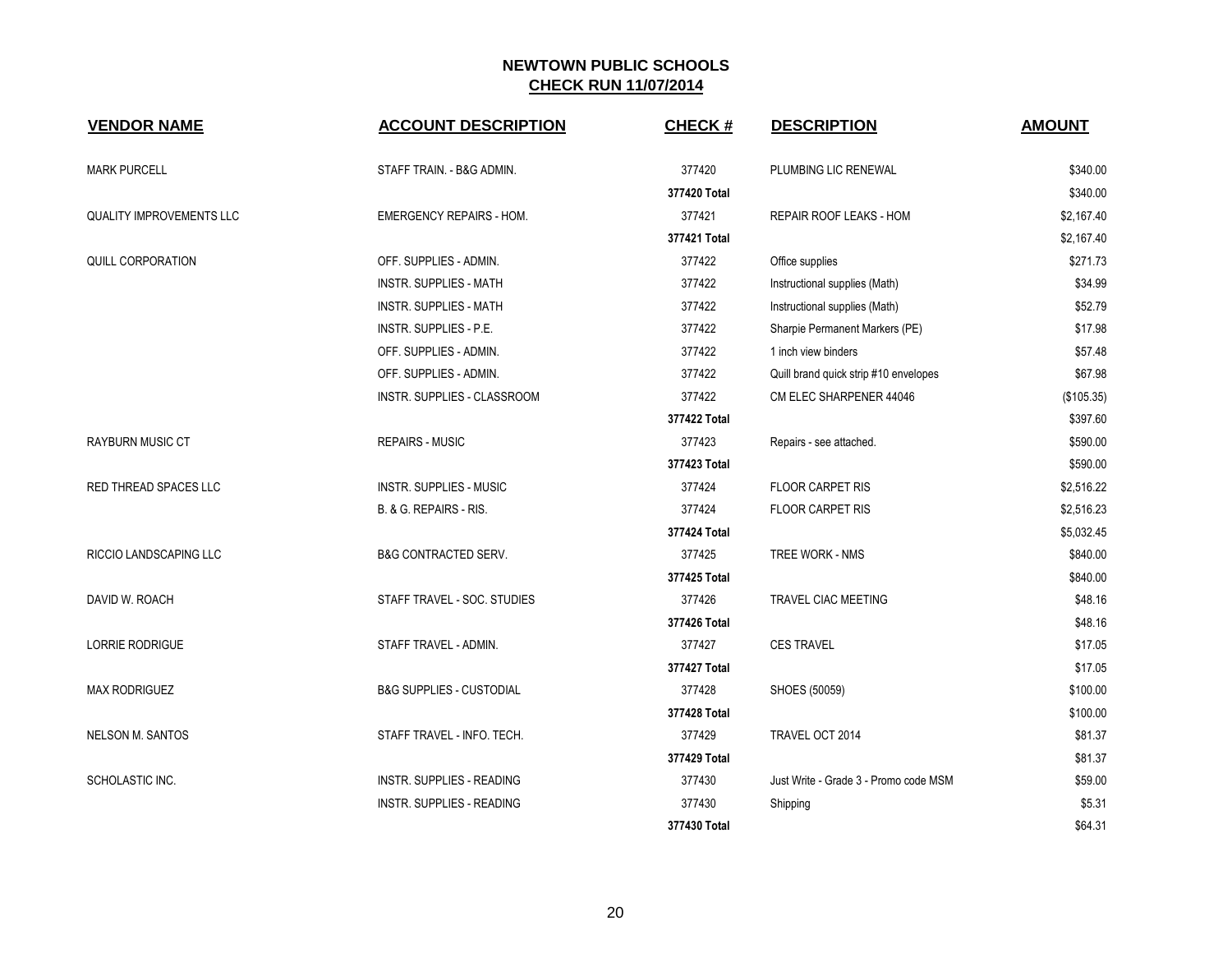| <b>VENDOR NAME</b>             | <b>ACCOUNT DESCRIPTION</b>       | <b>CHECK#</b> | <b>DESCRIPTION</b>                             | <b>AMOUNT</b> |
|--------------------------------|----------------------------------|---------------|------------------------------------------------|---------------|
|                                |                                  |               |                                                |               |
| SCHOLASTIC INC.                | INSTR. SUPPLIES - CLASSROOM      | 377431        | 2014 Weekly Reader Subscription                | \$105.00      |
|                                | INSTR. SUPPLIES - CLASSROOM      | 377431        | 2014 Weekly Reader Subscription                | \$105.00      |
|                                | INSTR. SUPPLIES - CLASSROOM      | 377431        | 2014 Weekly Reader Subscription                | \$105.00      |
|                                | INSTR. SUPPLIES - CLASSROOM      | 377431        | Shipping and Handling charges                  | \$31.50       |
|                                | INSTR. SUPPLIES - CLASSROOM      | 377431        | 2014 Weekly Reader Subscription                | \$95.00       |
|                                | INSTR. SUPPLIES - CLASSROOM      | 377431        | 2014 Weekly Reader Subscription                | \$95.00       |
|                                | INSTR. SUPPLIES - CLASSROOM      | 377431        | 2014 Weekly Reader Subscription                | \$95.00       |
|                                | INSTR. SUPPLIES - CLASSROOM      | 377431        | 2014 Weekly Reader Subscription                | \$95.00       |
|                                | INSTR. SUPPLIES - CLASSROOM      | 377431        | Shipping and Handling charges                  | \$38.00       |
|                                |                                  | 377431 Total  |                                                | \$764.50      |
| <b>SCHOLASTIC READING CLUB</b> | <b>TEXTBOOKS - READING</b>       | 377432        | Set up for orders throughout the year          | \$12.00       |
|                                |                                  | 377432 Total  |                                                | \$12.00       |
| <b>SCHOOL SPECIALTY</b>        | <b>INSTR. SUPPLIES - ART</b>     | 377433        | <b>BRADLEY TEACHER LESSON PLAN BOOK</b>        | \$2.56        |
|                                | INSTR. SUPPLIES - CLASSROOM      | 377433        | #240634, Contract Code: 7773286914,            | \$725.19      |
|                                | INSTR. SUPPLIES - CLASSROOM      | 377433        | #240634, Contract Code: 7773286914,            | \$269.49      |
|                                | INSTR. SUPPLIES - SP. ED. PREK-8 | 377433        | PLEASE ORDER AS PER ATTACHED                   | \$411.70      |
|                                | INSTR. SUPPLIES - SP. ED. PREK-8 | 377433        | <b>WIGGLE WRITER SET</b>                       | \$17.84       |
|                                | INSTR. SUPPLIES - CLASSROOM      | 377433        | Assorted classroom supplies, tape, rulers      | \$458.05      |
|                                | INSTR. SUPPLIES - CLASSROOM      | 377433        | 1st, 2nd, 4th, classroom, reading supplies     | \$1,043.36    |
|                                | INSTR. SUPPLIES - CLASSROOM      | 377433        | <b>Copernicus Regal Reading/Writing Center</b> | \$335.65      |
|                                | INSTR. SUPPLIES - CLASSROOM      | 377433        | Envelope Poly Elastic Tie Asst Colors          | \$179.12      |
|                                | INSTR. SUPPLIES - CLASSROOM      | 377433        | Easel Pad Item #085345                         | \$58.32       |
|                                | INSTR. SUPPLIES - CLASSROOM      | 377433        | Paper Easel Pad Pack of Four                   | \$76.80       |
|                                | INSTR. SUPPLIES - CLASSROOM      | 377433        | Paper Pads Asst. Colors Pack of Six            | \$8.03        |
|                                |                                  | 377433 Total  |                                                | \$3,586.11    |
| <b>SCIENCE FIRST</b>           | INSTR. SUPPLIES - SCIENCE        | 377434        | HOW CLEAN IS THE AIR                           | \$85.00       |
|                                | INSTR. SUPPLIES - SCIENCE        | 377434        | THERMAL AND CHEMICAL POLLUTION                 | \$91.00       |
|                                | INSTR. SUPPLIES - SCIENCE        | 377434        | 10% SHIPPING                                   | \$17.60       |
|                                |                                  | 377434 Total  |                                                | \$193.60      |
| J.A. SEXAUER                   | <b>B&amp;G SUPPLIES - MAINT.</b> | 377435        | SOLENOID VALVE - PLUMBING SUPPLIES             | (\$339.47)    |
|                                | <b>B&amp;G SUPPLIES - MAINT.</b> | 377435        | SOLENOID VALVE - PLUMBING SUPPLIES             | \$465.00      |
|                                |                                  | 377435 Total  |                                                | \$125.53      |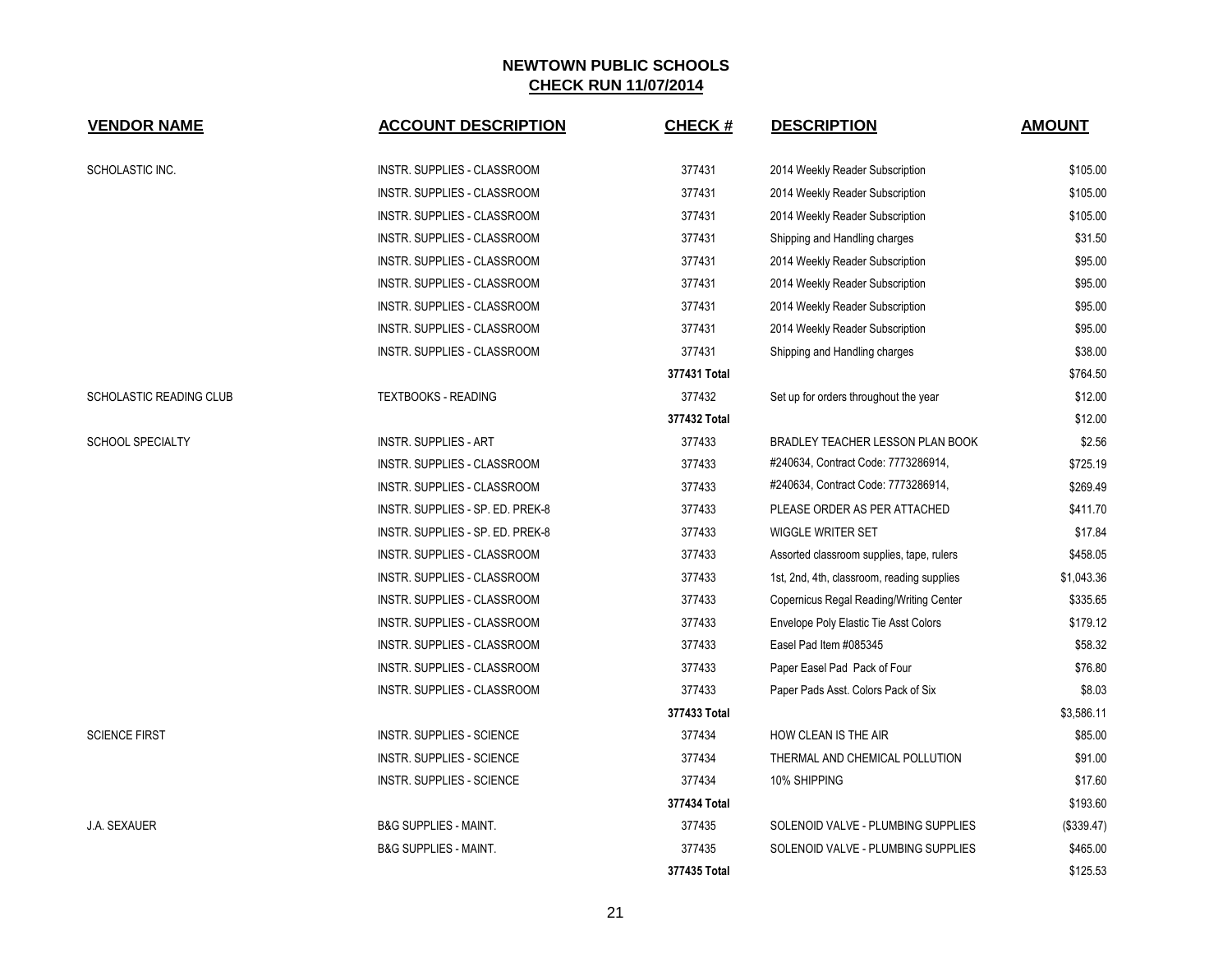| <b>VENDOR NAME</b>              | <b>ACCOUNT DESCRIPTION</b>           | <b>CHECK#</b> | <b>DESCRIPTION</b>                      | <b>AMOUNT</b> |
|---------------------------------|--------------------------------------|---------------|-----------------------------------------|---------------|
| SHEFFIELD POTTERY INC.          | <b>INSTR. SUPPLIES - ART</b>         | 377436        | New England No-Talc White 50LB Box      | \$270.00      |
|                                 |                                      | 377436 Total  |                                         | \$270.00      |
| CAROL CARDILLO SKOLAS           | STAFF TRAVEL - CLASSROOM             | 377437        | <b>TRAVEL CAEA CONF</b>                 | \$56.15       |
|                                 |                                      | 377437 Total  |                                         | \$56.15       |
| SMITH, RACHEL                   | STAFF TRAIN. - COMPUTER ED.          | 377438        | WEB-BASED INSTR.                        | \$109.95      |
|                                 | STAFF TRAVEL - COMPUTER ED.          | 377438        | <b>TRAVEL</b>                           | \$98.56       |
|                                 | INSTR. SUPPLIES - COMPUTER ED.       | 377438        | <b>CLASSROOM POSTER</b>                 | \$21.26       |
|                                 |                                      | 377438 Total  |                                         | \$229.77      |
| SOUTHBURY PRINTING CENTRE, INC. | PRINTING - GUIDANCE                  | 377439        | 650 Newtown High School Profiles 4/4    | \$717.81      |
|                                 | OFF. SUPPLIES - ADMIN.               | 377439        | 500 Character Tree Postcards            | \$143.12      |
|                                 |                                      | 377439 Total  |                                         | \$860.93      |
| SOUTHPAW ENTERPRISES INC.       | INSTR. SUPPLIES - SP. ED. PREK-8     | 377440        | PLEASE ORDER PER ATTACHED               | \$747.95      |
|                                 | INSTR. SUPPLIES - SP. ED. PREK-8     | 377440        | <b>SHIPPING</b>                         | \$146.29      |
|                                 |                                      | 377440 Total  |                                         | \$894.24      |
| SPC SCHOOL PUBLICATIONS COMPANY | PRINTING - ENGLISH                   | 377441        | 200 copies Hawkeye                      | \$811.00      |
|                                 |                                      | 377441 Total  |                                         | \$811.00      |
| THE SPYGLASS GROUP LLC          | <b>TELEPHONE &amp; CABLE</b>         | 377442        | LAND LINE & WIRELESS CONSULTING FEE     | \$12,392.35   |
|                                 |                                      | 377442 Total  |                                         | \$12,392.35   |
| STADIUM SYSTEM, INC.            | INSTR. SUPPLIES - SPORTS             | 377443        | <b>KNEE PADS</b>                        | \$79.50       |
|                                 |                                      | 377443 Total  |                                         | \$79.50       |
| STAPLES CREDIT PLAN             | <b>INSTR. SUPPLIES - MATH</b>        | 377444        | TRIPP LITE POWER STRIP 6 OUTLETS        | \$54.18       |
|                                 | <b>INSTR. SUPPLIES - SCIENCE</b>     | 377444        | SEE ATTACHED LIST                       | \$22.72       |
|                                 | INSTR. SUPPLIES - SCIENCE            | 377444        | SEE ATTACHED LIST                       | \$73.29       |
|                                 | INSTR. SUPPLIES - SOC. STUDIES       | 377444        | RECYCLED HARDBOARD CLIPBOARD 9X12       | \$26.95       |
|                                 | INSTR. SUPPLIES - SOC. STUDIES       | 377444        | OIC TRANSPARENT PLASTIC CLIPBOARD       | \$6.89        |
|                                 | INSTR. SUPPLIES - SOC. STUDIES       | 377444        | ARTISTIC LOGO PAD 20 IN X 31            | \$75.18       |
|                                 | INSTR. SUPPLIES - SOC. STUDIES       | 377444        | STAPLES COLLAPSIBLE BLACK WIRE          | \$22.67       |
|                                 | <b>INSTR. SUPPLIES - WORLD LANG.</b> | 377444        | PURELL INSTANT HAND SANITIZER, 12 OZ    | \$179.64      |
|                                 | INSTR. SUPPLIES - ENGLISH            | 377444        | STACKABLE SILVER WIRE MESH LET TRAYS    | \$63.96       |
|                                 | INSTR. SUPPLIES - ENGLISH            | 377444        | FLIPCHARTS (4 PER PACK) - GENERAL       | \$117.18      |
|                                 | INSTR. SUPPLIES - ENGLISH            | 377444        | DVD + R (for copying VHS tapes to DVDs) | \$17.79       |
|                                 | <b>INSTR. SUPPLIES - ENGLISH</b>     | 377444        | MEMOREX CASES FOR DVDS                  | \$25.29       |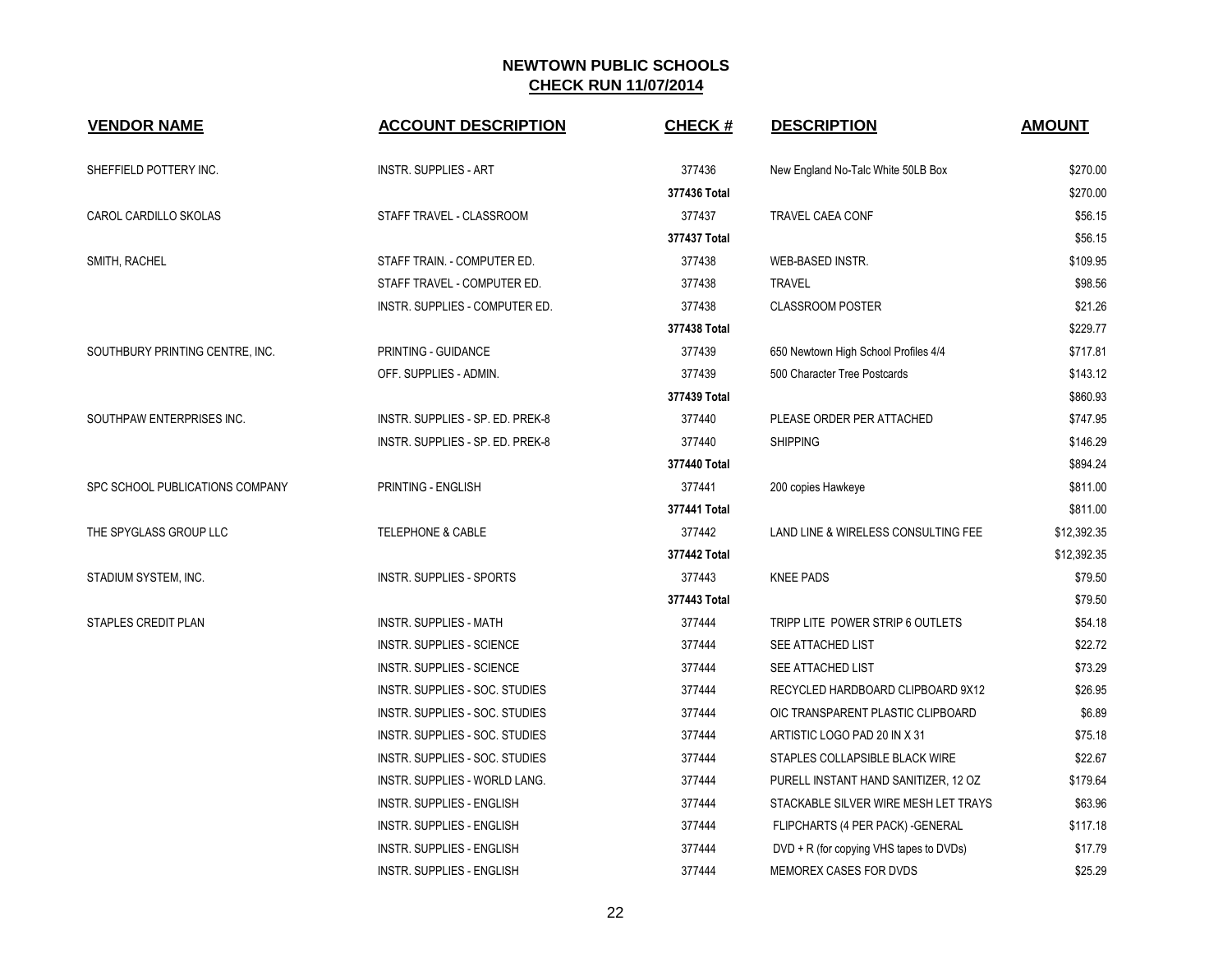| <b>VENDOR NAME</b>                      | <b>ACCOUNT DESCRIPTION</b>       | <b>CHECK#</b> | <b>DESCRIPTION</b>                             | <b>AMOUNT</b> |
|-----------------------------------------|----------------------------------|---------------|------------------------------------------------|---------------|
|                                         |                                  |               |                                                |               |
| STAPLES CREDIT PLAN                     | INSTR. SUPPLIES - SCIENCE        | 377444        | PLASTIC SHELF BIN BOX YELLOW                   | \$23.29       |
|                                         | INSTR. SUPPLIES - CLASSROOM      | 377444        | See Attached list Sub Folder Materials         | \$155.16      |
|                                         | INSTR. SUPPLIES - SOC. STUDIES   | 377444        | WET ONES ITEM 488300                           | \$17.96       |
|                                         | INSTR. SUPPLIES - SOC. STUDIES   | 377444        | <b>BOUNTY PAPER TOWELS 6/PK</b>                | \$29.95       |
|                                         | INSTR. SUPPLIES - SOC. STUDIES   | 377444        | ROSEART COLORED PENCILS 12/PK                  | \$39.80       |
|                                         |                                  | 377444 Total  |                                                | \$951.90      |
| STUDICA INC.                            | INSTR. SUPPLIES - TECH ED.       | 377445        | DIVINCI 3D PRINTER 3DP01XUS00C                 | \$499.00      |
|                                         | INSTR. SUPPLIES - TECH ED.       | 377445        | <b>SHIPPING</b>                                | \$50.00       |
|                                         |                                  | 377445 Total  |                                                | \$549.00      |
| TAUNTON DIRECT INC.                     | INSTR. SUPPLIES - C.W.E.         | 377446        | 2014-2015 SUBSCRIPTION                         | \$29.95       |
|                                         |                                  | 377446 Total  |                                                | \$29.95       |
| TEACHER COLLEGE READING & WRITING PROJ. | STAFF TRAIN. - CLASSROOM         | 377447        | Units of Study: Implementing Rigorous Coherent | \$990.00      |
|                                         | STAFF TRAIN. - CLASSROOM         | 377447        | Units of Study: Implementing Regorous Coherent | \$990.00      |
|                                         |                                  | 377447 Total  |                                                | \$1,980.00    |
| <b>TESTA REFRIGERATION, LLC</b>         | REPAIRS - CAFETERIA              | 377448        | REPAIR OPEN AIR CASE                           | \$95.00       |
|                                         | <b>REPAIRS - CAFETERIA</b>       | 377448        | <b>REPAIR HOBART GRILL</b>                     | \$130.00      |
|                                         | REPAIRS - CAFETERIA              | 377448        | <b>REPAIR SHELF PINS</b>                       | \$222.12      |
|                                         | <b>REPAIRS - CAFETERIA</b>       | 377448        | <b>REPAIR GASKET ON WALK IN FREEZER</b>        | \$300.00      |
|                                         | REPAIRS - CAFETERIA              | 377448        | REPAIR GASKETS 2 DOOR                          | \$231.82      |
|                                         | <b>REPAIRS - CAFETERIA</b>       | 377448        | REPAIR TRAULSEN COOLER                         | \$554.03      |
|                                         | REPAIRS - CAFETERIA              | 377448        | REPAIR AIR SCREENS NEW KITCHEN                 | \$142.50      |
|                                         | REPAIRS - CAFETERIA              | 377448        | REPAIR HOBART FREEZER                          | \$855.50      |
|                                         |                                  | 377448 Total  |                                                | \$2,530.97    |
| THYSSENKRUPP ELEVATOR CORP              | <b>EMERGENCY REPAIRS - S.H.</b>  | 377449        | ELEVATOR REPAIR - SH                           | \$910.00      |
|                                         | <b>EMERGENCY REPAIRS - S.H.</b>  | 377449        | ELEVATOR REPAIR - SH                           | \$180.68      |
|                                         |                                  | 377449 Total  |                                                | \$1,090.68    |
| TOM'S SERVICE LLC                       | REPAIRS - CAFETERIA              | 377450        | <b>REPAIR CRESCOR WARMER</b>                   | \$75.00       |
|                                         | <b>REPAIRS - CAFETERIA</b>       | 377450        | REPAIR TRAULSEN WARMER                         | \$74.15       |
|                                         |                                  | 377450 Total  |                                                | \$149.15      |
| <b>TOOLS PLUS INC.</b>                  | <b>B&amp;G SUPPLIES - MAINT.</b> | 377451        | VACUUM (MAINT SUPPLIES)                        | \$99.00       |
|                                         |                                  | 377451 Total  |                                                | \$99.00       |